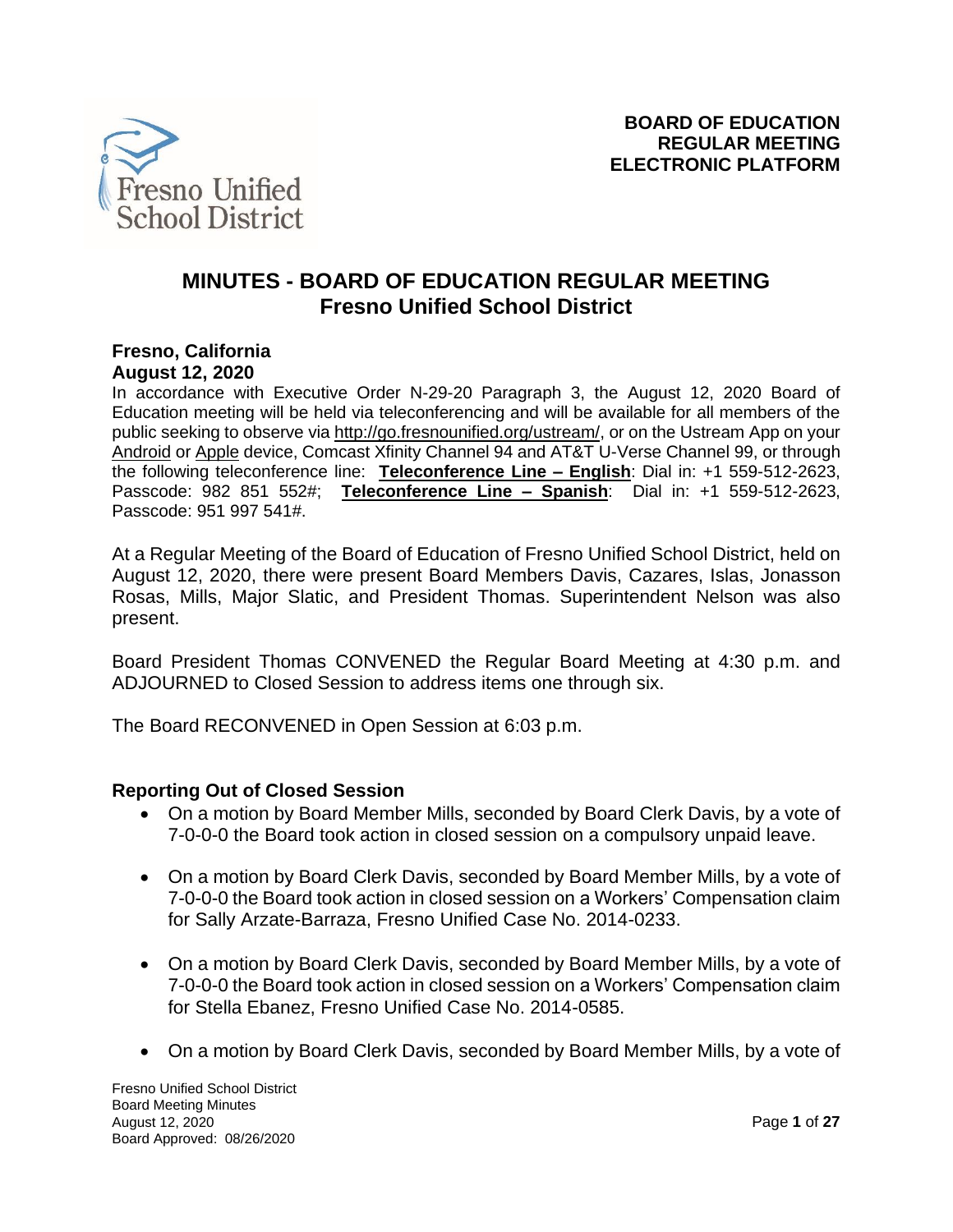7-0-0-0 the Board took action in closed session on a Workers' Compensation claim for Bernie Slenders, Fresno Unified Case No. WC19-0111-2253.

#### **HEAR Report from Superintendent**

- Welcomed everyone to the first board meeting of the 2020/21 school year and continued to share that we know online learning can present many challenges, but our team of educators are ready to dive in and make this year of learning the best it can be. We have been preparing for months, and while we know that won't mean everything is perfect, we also know that you can't learn to surf on the beach – we've got to jump in the water! Thank you to all your teams for weathering this time of crisis and for everyone out there doing all you can to make sure our students have the best when we start school on Monday.
- Shared this was our first year of 100% online summer learning and I am proud to share that we had 10,993 students participate in our summer academies and 4,167 students participates in our summer camps. Of the 6,254 high school students in our summer academies they earned a total of 38,786 credits and we celebrated 147 graduates. Great job to all involved in making summer learning a success and great job to all students who participated.
- Stated that he is thrilled to announce that we have broken ground just last month on our new elementary school, Juan Felipe Herrera Elementary. Our facilities team has been working so hard during school closures, taking full advantage of empty campuses to start and complete many improvements to our district's sites. Great Job Karin Temple and our entire facilities team for your outstanding work – we can't wait to see Herrera when it's complete.
- Thanked the Fiscal team for their accomplishments. Our team maintained as Aa3 stable credit rating through Moody's Investors Service. This at a time of economic crisis due to Coronavirus pandemic is a huge accomplishment and could not be done without the fantastic work of our Fiscal team under the leadership of Deputy Superintendent, Ruthie Quinto. Moody's noted. "The district benefits from a stable and strong management team, with prudent fiscal practices and a consistent track record of outperforming budget." Great job Fiscal team – thank you for your ongoing dedication.
- Shared that our teams have been working hard to provide several virtual opportunities for our families to participate in to prepare for the 2020/21 school year. We are so thrilled to see thousands of our Fresno Unified Family to join us last week for our Virtual Town Hall on the reopening of schools. The turnout was unlike anything we have had in the past and I want to say thank you to all our teams that made this Town Hall happen. With that overwhelming engagement, we hit a news snag in our virtual capacity that we have not foreseen where our Spanish speaking parents line reached its limit of users. I just want to apologize formally to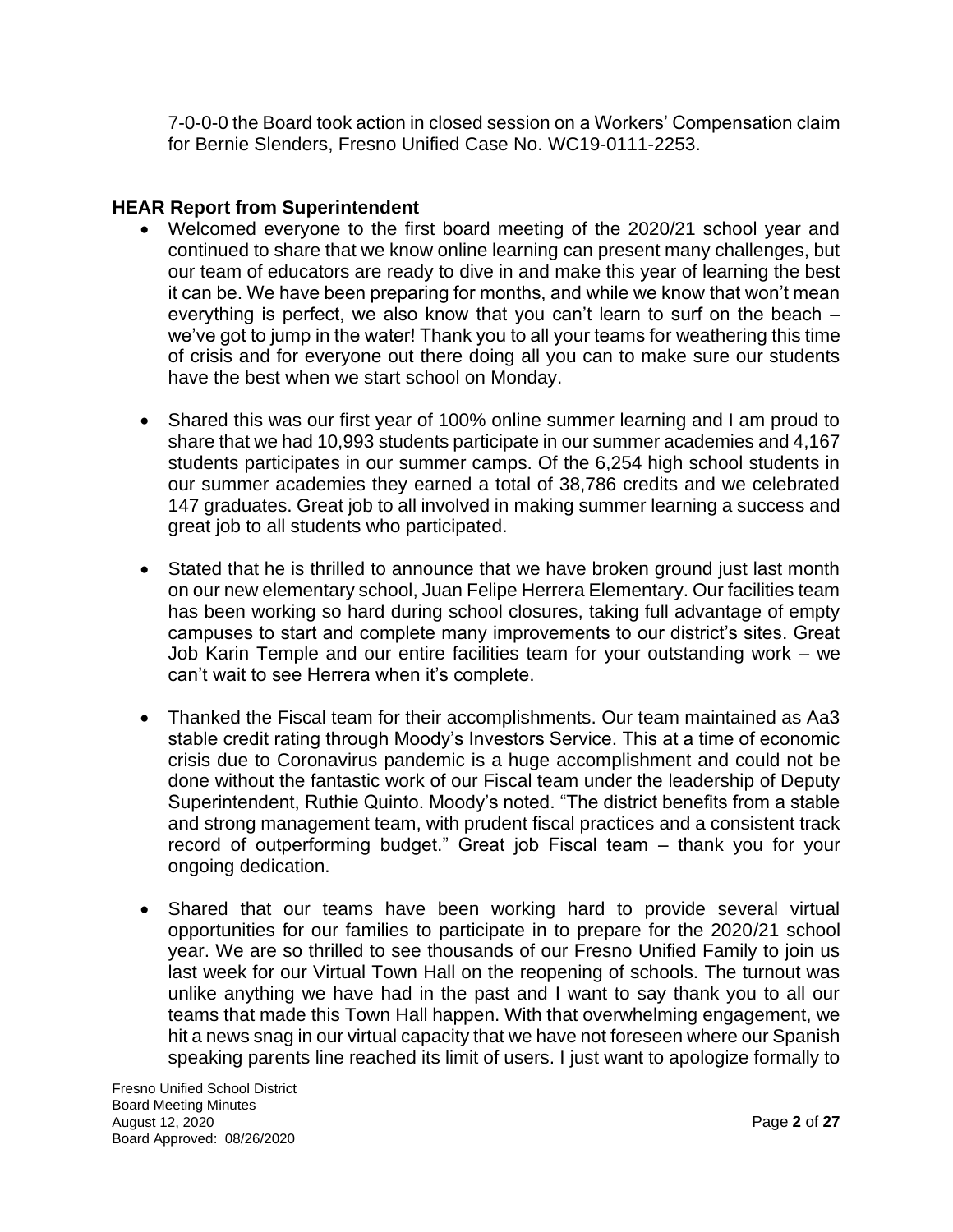all our Spanish speaking parents that were unable to join the meeting last Thursday. Our teams immediately went back to the drawing board and schedule a Spanish Virtual Town Hall that took place yesterday evening with a great turnout. Our teams also have scheduled a Hmong Virtual Town Hall set this Friday at 6:00 p.m. and we hope that you can join us. Thank you again parents and families for your engagement, please continue to engage with us as we all learn side-by-side through distance learning.

- Mentioned that our technology teams and sites are getting out more than 60,000 devices to our students as we transitioned to online learning. However, we know that means that about 11,000 of our students did not opt-in for a district device during those distribution times and would now like to get a district laptop or tablet as we start the 2020/21 school year in a distance learning format. Over the last week or two our Family Learning and Technology Support Center has been overwhelmed with sometimes over 6,000 calls in one day. To meet the overwhelming demand, we have increased our staffing dramatically at the center and we have created and online request form for families to expedite the process. Go to our homepage and click on the icon that reads, "Request a Device or Hotspot" under Popular Resources you can complete a form that is immediately sent to our Technology department. They will fill out your order as quickly as possible and get your device straight to your door through FedEx expedited service – NO CALL NECESSARY.
- Reminded parents that immunizations are required to start school next week. Even though we will be stating the year 100% online learning format, immunizations are required prior to the star of the start of the school on Monday, August 17 as they have been in years past. If you are unsure of what immunizations are required for your student, you can check http://www.shotsforschools.org/for more information. Proof of immunizations is required to start school next week so please get in with your primary care doctor as soon as possible.
- Shared starting on the first day of school, Monday, August 17th we are expanding our meal distribution to 63 of our school sites. These 63 school sites will still be serving on a grab and go basis and both breakfast and lunch will be available for pick up from 7am -9am on weekdays. To see the full list of meal sites please click here. We are continuing to enroll for Early Learning. If you'd like to have your child registered, you can enroll online at our website or call us at (559) 457-3862.
- Announced many of our staff have returned to work, whether that be at home or physically on site, I want to remind all staff of our requires safety practices while working on visiting ANY of our district sites. We are asking the same of any parents or students who visit our campuses as well. First, please complete your self-health screen prior to leaving your home and if you are presenting with any COVID-19 symptoms please DO NOT come to the district site. If you are symptom-free please ensure at least 6 feet of distance between you and anyone else that is not part of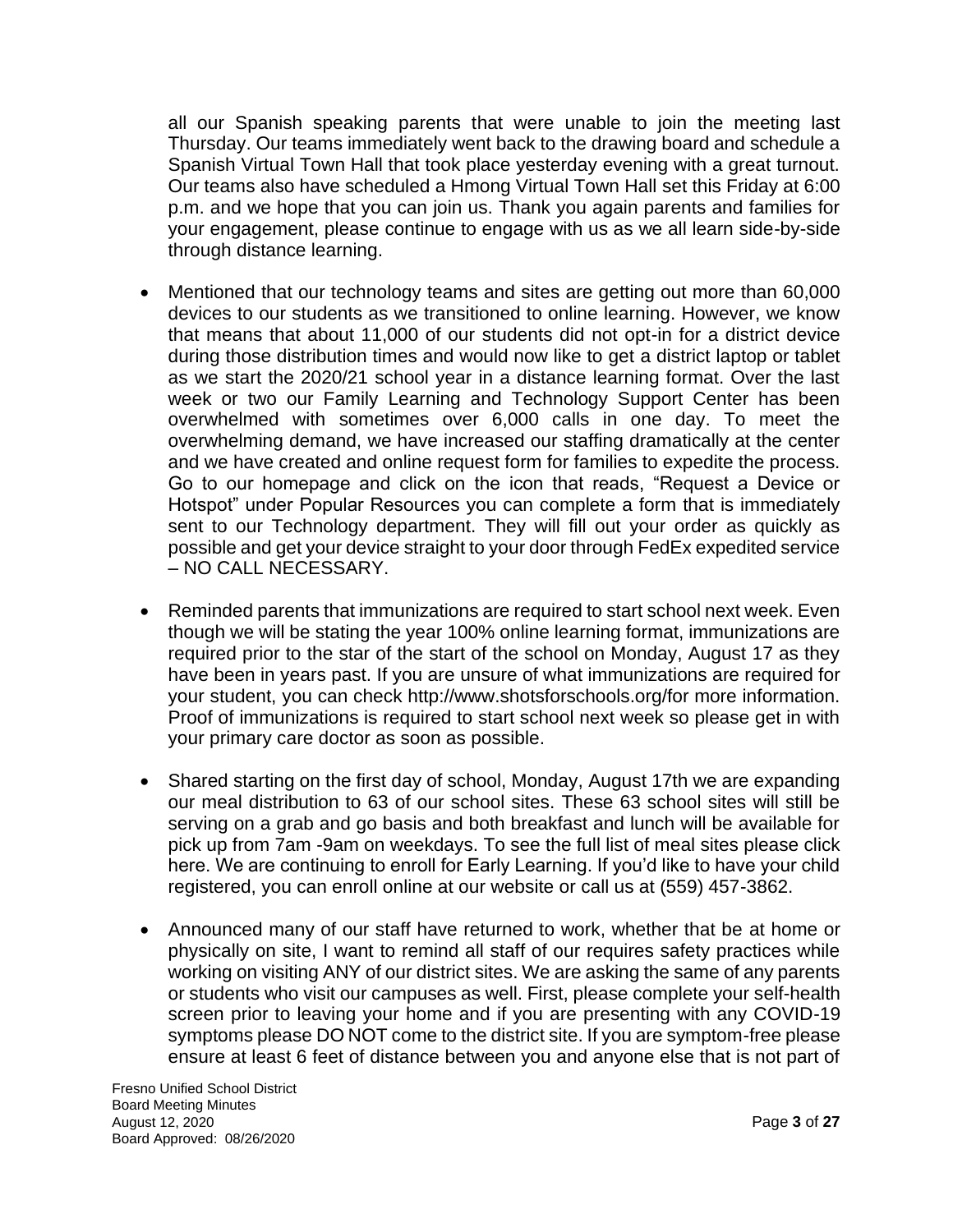your household. For more information let's check out this short video about the health screening tool and how to properly wear a mask or face covering.

#### **BOARD/SUPERINTENDENT COMMUNICATIONS**

**Trustee Major Slatic** – Requested a board communication pertaining to mandated reporting by teachers during distance learning.

**Trustee Mills** – Shared a welcome back to staff. Requested staff look at having school office staff in place a week before school starts. Requested the district look at making accommodations for families in regard to proof of residence.

**Trustee Cazares** – Thanked staff for meal distributions. Requested families to have patience with the district. Requested the schedule be placed on a one-page document for ease of use for families.

**Trustee Islas** – Shared a welcome and let families know she has heard of the challenges of those that are non-English speaking. Thanked staff for the Spanish Town Hall meeting. Commended Parent University and Instructional Technology for their work. Commented the district may need to provide another Town Hall meeting to help families navigate technology.

**Trustee Davis** – Thanked staff for the Town Hall meeting. Thanked Julie Severns for providing her the Distance Learning Playbook. Shared that she has heard from some parents that financial aide at Fresno State is pending and requested staff to look into the information.

**Board President Thomas** – Thanked staff and teachers. Welcomed Troy Polnitz to Equity and Access and Amanda Harvey to Food Services. Shared condolences to family of Coach Donald of Edison High School. Shared the West Fresno Family Resource Center will be giving out backpacks to students. Thanked staff for the Town Hall and Spanish Town Hall meetings. Requested information pertaining to vaccinations and the start of school and requested vaccination stations be set up if needed.

**Trustee Jonasson Rosas** – Thanked staff and community for their patience. Thanked staff for Town Hall meetings, especially those provide in native languages. Requested clarity on CARES Act funding. Requested, if possible, for the district to provide dental, eyesight and vaccine screenings at meal distribution sites. Wanted to ensure the community that the district has several mechanisms in place to reach out to students for the start of school. Commented that now may be a good time to expand dual enrollment offerings, asked staff to investigate so that might begin next semester.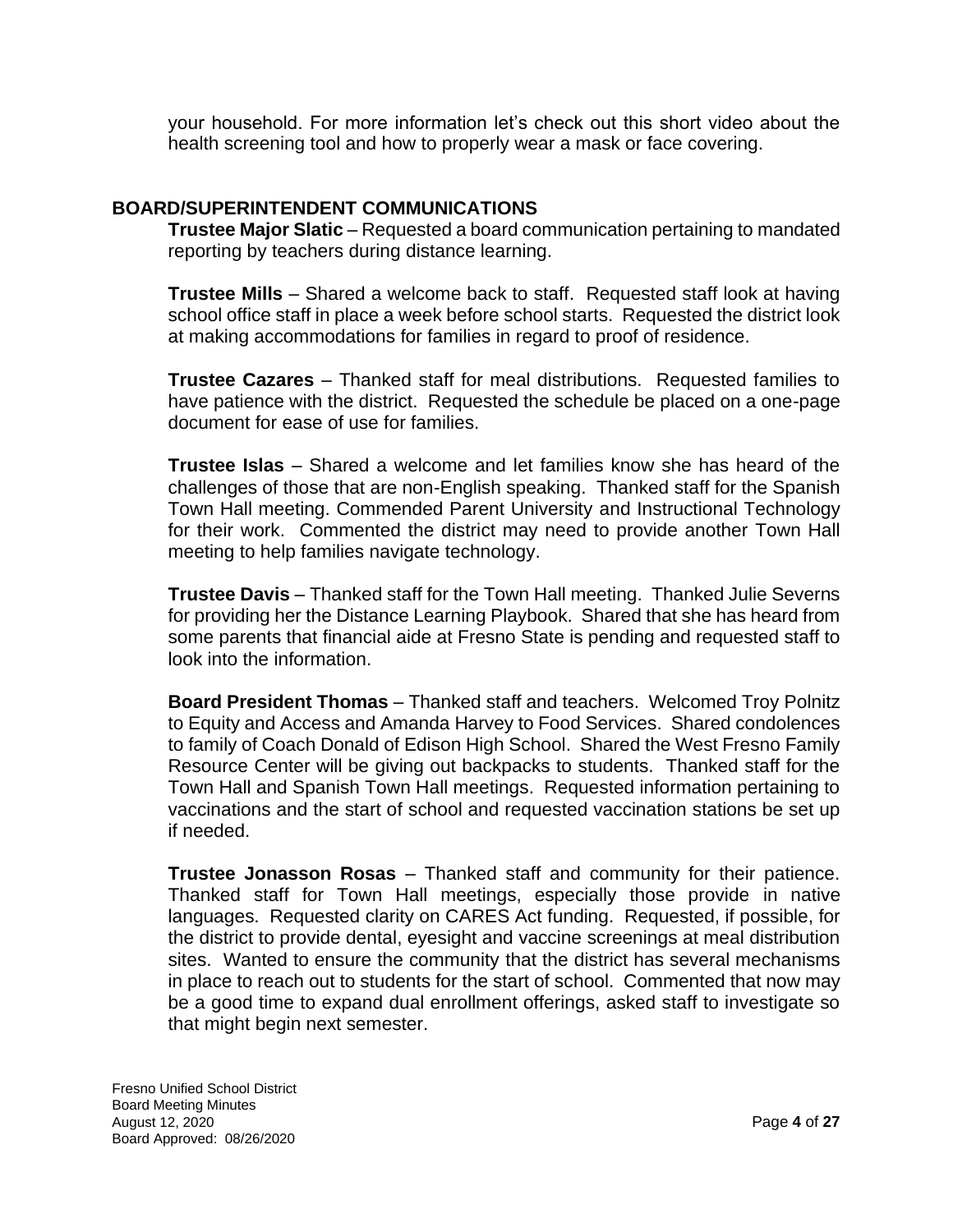## **OPPROTUNITY FOR PUBLIC COMMENT ON CONSENT AGENDA ITEMS**

For the record, there were seventeen individuals that submitted public comments for Agenda Item A-2 on the Consent Agenda. They are as follows:

# **A-2, ADOPT Resolution No. 20-02 in Support of an Ethnic Studies Program in Fresno Unified School District**

## 1. **Josefa F. Vega**

FUSD board, I would like to declare my support for creating an ethnic studies program that is inclusive and equitable by reflecting our district and all of the history of communities within it.

The movement surrounding the safety and health of Black lives makes this the perfect moment to include their history in students' curriculums. By supporting ethnic studies we can create a learning opportunity that's available all year rather than be limited to a single month. Let's invest in our community's education and include history that doesn't uphold white supremacy and truly reflects who Fresno unified is. In community.

## 2. **Heather Miller**

To whom it concerns,

My name is Heather Miller and I am a concerned teacher and community member. I would like to submit a statement in support of Ethnic Studies in Fresno Unified School District. Within our community we recognize that institutional racism and systemic oppression permeates all of our institutions. Ethnic Studies is explicitly anti- racist. The class centers the experiences of historically racialized groups and provides a safe space for students to examine racism and the institutions that uphold it. I believe Ethnic Studies is necessary because it will help to engage all students in the learning community and give them the skills to understand systemic oppression and how to build a better world. I expect that by the next school board meeting, there will be a board resolution that discusses the proposals made by the Fresno Ethnic Studies Coalition. Sincerely, Heather Miller

#### 3. **Amy Sepulveda**

My name is Amy Sepulveda. I am an educator at Fort Miller Middle School who will be teaching Ethnic Studies during the 2020-2021 school year. I am a piloting member of the Fresno Ethnic Studies Coalition. I lead the Chicanx Latinx Student Association on campus and provide our Latinx students with equitable curriculum and have witnessed the power of culturally relevant education. I ask that you support a board resolution to implement Ethnic Studies courses at all middle schools in FUSD, as well as at every other site at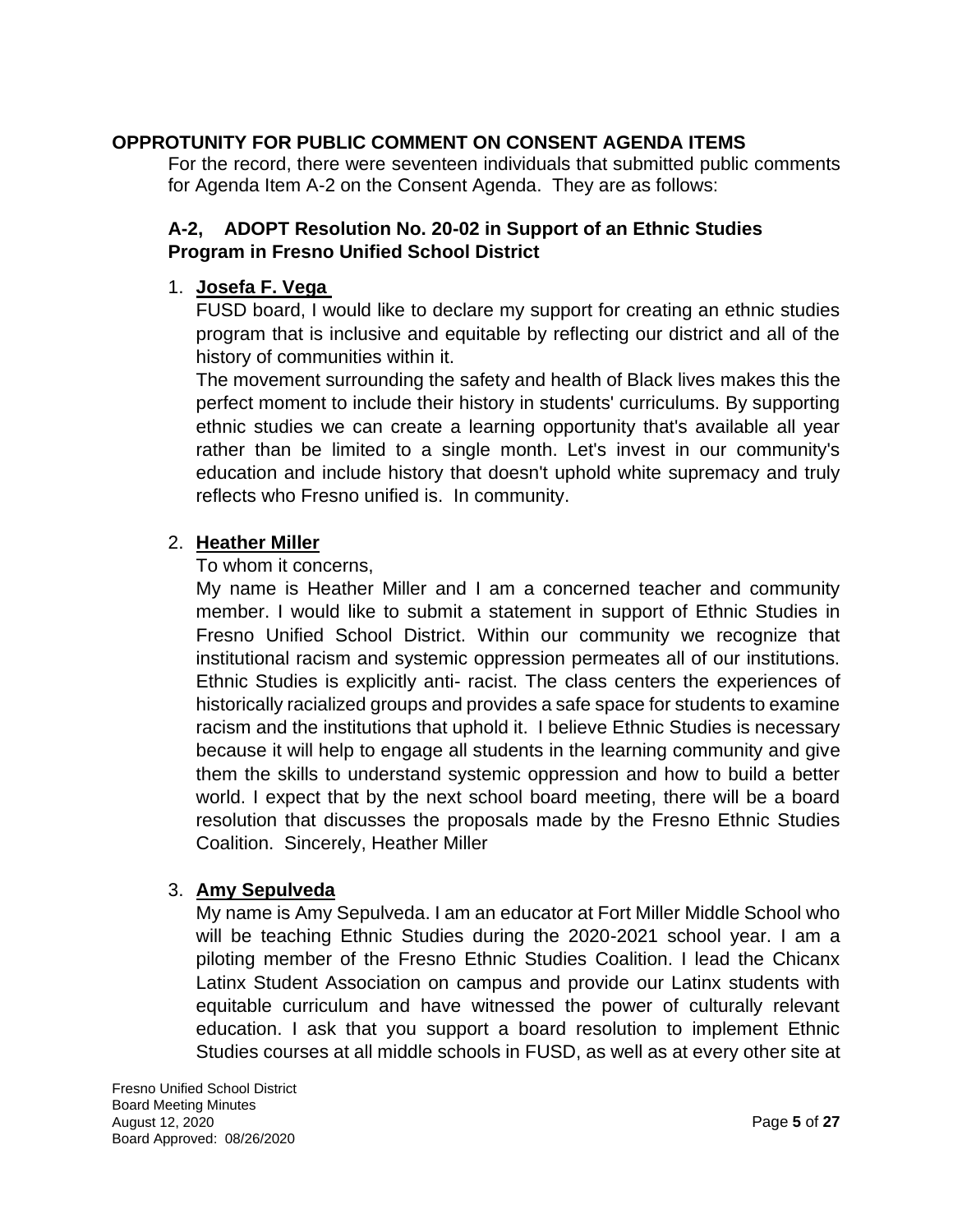the primary and secondary level. Our students deserve a safe space to discuss race, ethnicity, and life experiences while engaging in critical dialogue surrounding these issues. As the third largest district with over 90% students of color, FUSD needs to do better. We need to invest in our students and their right to an equitable, anti-racist curriculum that they can see themselves being a part of- a curriculum that does not erase who they are. There is plenty of data that demonstrates the benefits that would uplift the culture of our campuses, the academic performance of our youth, and increase the connection with our community. I ask that you consider adopting the Fresno Ethnic Studies Coalition proposal and integrate Ethnic Studies district wide as well as establish a leadership committee designed to establish curriculum, a functional PLC model, and a qualified ES advisory. The time is now. We must invest in our students and show them that who they are matters.

## 4. **Lauren Beal**

To Whom It May Concern: My name is Lauren Beal and I piloted African American Studies at Edison High School. I have seen the direct impact of African American Studies at Edison and the positive ripple effects throughout the southwest community. In African American studies at Edison High School, students have a safe space to address race & ethnicity. For some students, this is also the first time they have seen themselves reflected with intention in content, curriculum, and pedagogy. I am here to ask that you adopt Resolution No. 20-02 in Support of an Ethnic Studies Program in Fresno Unified. As an educator, I am pleading with you to pass this resolution. Affirming your support, both structurally and monetarily, for the development, addition, and integration of Ethnic Studies in Fresno Unified will be monumental, historic, and it's what our students need. Fresno Unified can once again lead in the Valley, as it adopts Ethnic Studies as a graduation requirement. As the third largest school district in California, I believe Fresno USD should establish Ethnic Studies course offerings at the high school and middle school levels and integration of Ethnic Studies principles into primary grades at piloted schools across the district. Create an Ethnic Studies Leadership Committee by FUSD Ethnic Studies teachers so that Ethnic Studies classes can be vertically aligned, have an established scope and sequence, and guiding principles across the district. As educators, we know that learning never stops. We need a creation of a functional Professional Learning **(250-word limit reached)**.

# 5. **Kelly Smith**

My name is Kelly Smith and I am a concerned parent. I would like to submit a statement in support of Ethnic Studies in Fresno Unified School District. Within our community we recognize that institutional racism and systemic oppression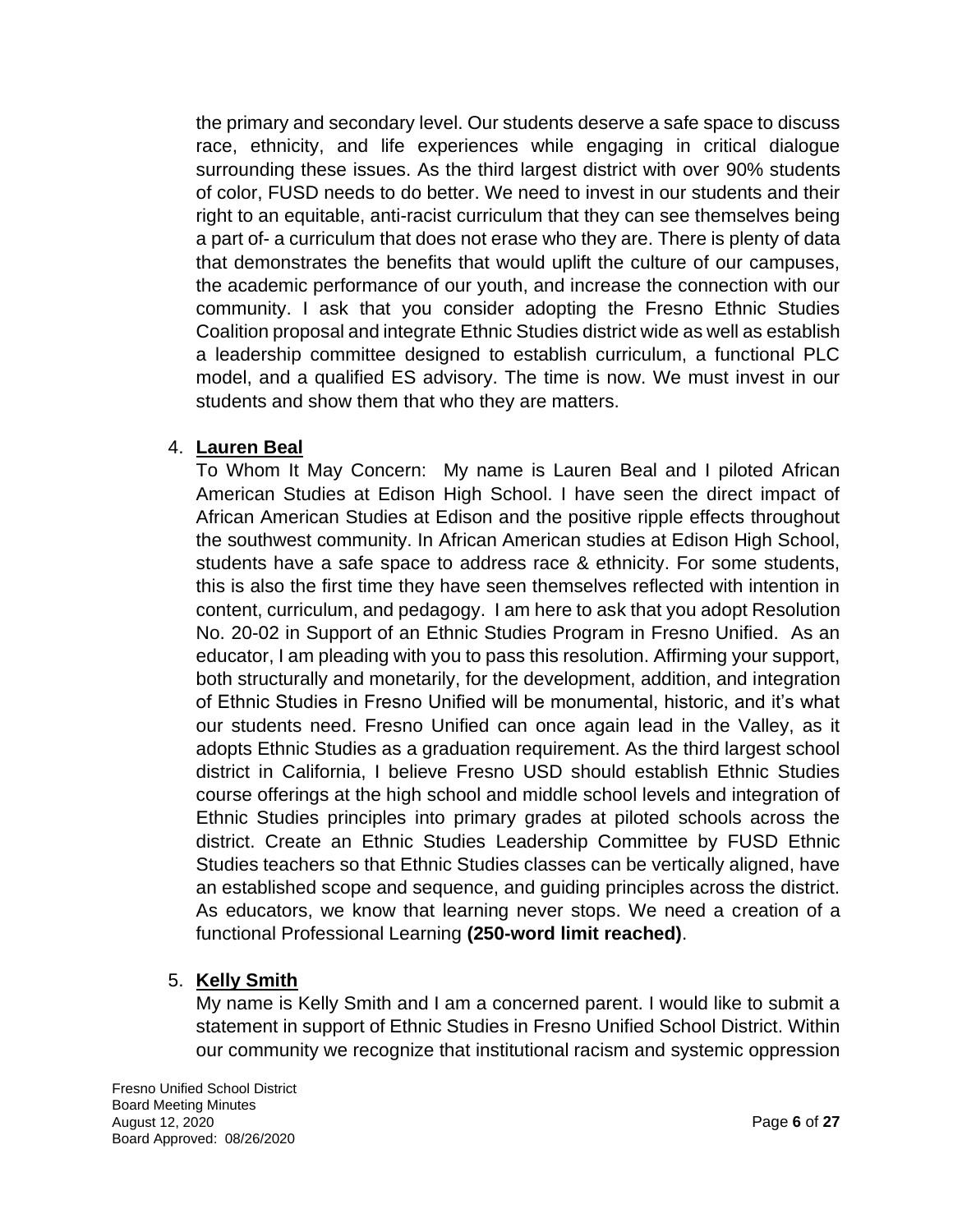permeates all of our institutions. Ethnic Studies is explicitly anti- racist. The class centers the experiences of historically racialized groups and provides a safe space for students to examine racism and the institutions that uphold it. I believe Ethnic Studies is necessary due to the diverse population that resides in the valley and attends public school. I expect that by the next school board meeting, there will be a board resolution that discusses the proposals made by the Fresno Ethnic Studies Coalition. Thanks, Kelly.

## 6. **Dr. Patricia D. López**

My name is Dr. Patricia D. López and I am an Assistant Professor and concerned community member submitting a statement in SUPPORT of Ethnic Studies in the Fresno Unified School District. I believe Ethnic Studies is necessary because we live in a society that continues to grapple with racial/ethnic differences and discrimination that many K12 schools similarly perpetuate. These courses center the experiences of historically racialized groups and provides a safe space for students to examine racism and the institutions that uphold it. Ethnic Studies has personally impacted my life by allowing me to understand the histories, cultures, and contributions of marginalized peoples of Color, including my own. The knowledge I gained from Ethnic Studies courses were instrumental in my identity development as an educator, artist, and community advocate. These courses also helped me to develop relationships that supported me to obtain the highest academic degrees and return to my community to teach and work for transformational change. K12 youth are the future of the Central Valley and their understanding of the rich history, cultures, and experiences of historically marginalized communities will make them better leaders in society. High school youth should not have to wait until college to gain deeper insights of the world and their place in it. I ask the Board to please ADOPT Resolution No. 20-02 and support Ethnic Studies in Fresno Unified. Respectfully, Patricia D. López, Ph.D.

# 7. **Matt Espinoza-Watson**

My name is Matt Espinoza-Watson, and I would like to submit a statement in support of Ethnic Studies in FUSD. I am an Instructor of Chicano-Latino Studies at Fresno City College, and also an alumni of Fresno schools. For the last fourteen years, I have had the honor of teaching at Fresno City College, with my class usually being the first time students are examining their own background or culture in an academic setting. I have also taught many students who are not of Latino heritage, who have benefited from getting a sense of who their neighbors (or family members) are. It is to all of our advantage to have a better idea of the histories, cultural production, and experiences surrounding us, but which are often hidden in plain sight. I grew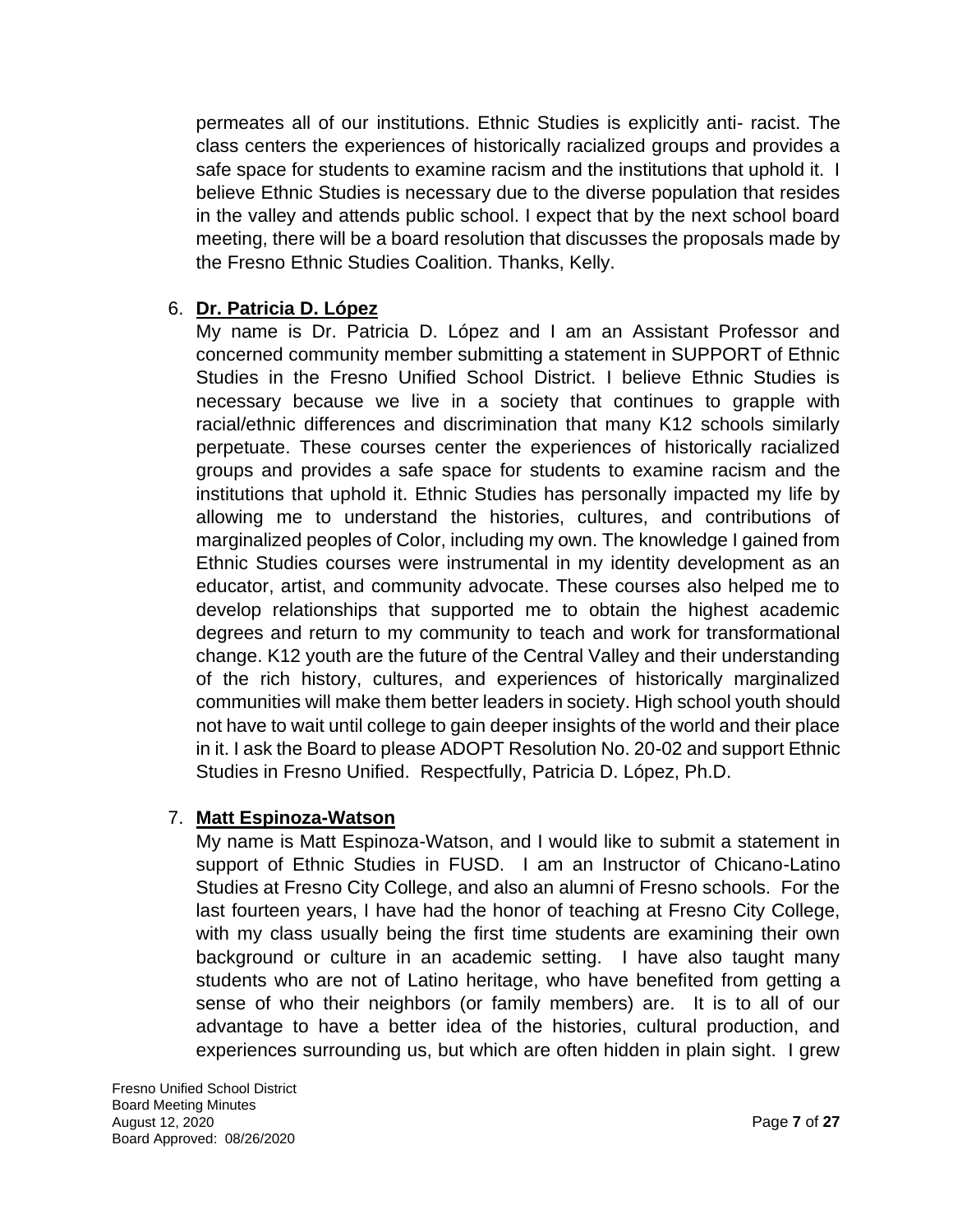up going to school with Mexican American, Hmong, African American, Indian, and Arab students (among many others), yet I had to wait until college to learn the first thing about these groups. We can do better than that. The times we are living in now demand that we investigate our intertwined histories and experiences, and examine what has divided us and why. I assure you that myself and many of my colleagues at Fresno City College would be thrilled to act as resources, mentors, or in whatever capacity we might serve to facilitate Ethnic Studies in the classrooms of FUSD. Matt Espinoza-Watson, J.D. Instructor & Program Coordinator, Chicano-Latino Studies, Department Chair, Cultural & Women's Studies, Fresno City College.

## 8. **Becky L. Noël Smith**

Hello, I am writing tonight to express my support for Ethnic Studies, Resolution #20-02. I am a parent of a FUSD high school student as well as a professor. I am strongly in favor of Ethnic Studies because our students all deserve to be exposed to a diverse set of cultural and historical perspectives that can help them not only understand the complexity of experiences within our society, but that can help the students and community construct the type of knowledge necessary to contest and dismantle systemic oppression and racial injustice. Please note that I provide this statement as a parent who identifies as white. I believe it is important that my child's friends - most of whom are Latino/a, Hmong, and/or Black - have the ability to learn from the great minds of people who share similar cultural identities and experiences, but I also want my child to have the opportunity to learn from the wisdom of a multitude of perspectives. Thus, I ask the Board to ADOPT Resolution 20-02 and show its support for Ethinic Studies here in Fresno. Thank you, Becky L. Noël Smith, Ph.D.

#### 9. **Fernando Santillan**

I am Fernando Santillan. I piloted Chicano Studies at Edison. I have been able to see the direct impact of teaching a curriculum that reflects the population of the students and that gives them the language to speak to and about race. My course has provided a space to think critically about their communities, society and themselves that they, many times, are not able to do elsewhere. I ask that you support and adopt resolution 20-02 outlining the adoption and implementation of Ethnic Studies as a graduation requirement as is. The resolution includes the creation of an Ethnic Studies Teacher Leadership Committee led by teachers, and calls for there to be a separate advisory committee. The Teacher Leadership committee is critical to the continuous development of our curriculum into a robust and effective program. The purpose of an advisory committee would be to include academics in the field of Ethnic Studies as well as district management and the community to assist in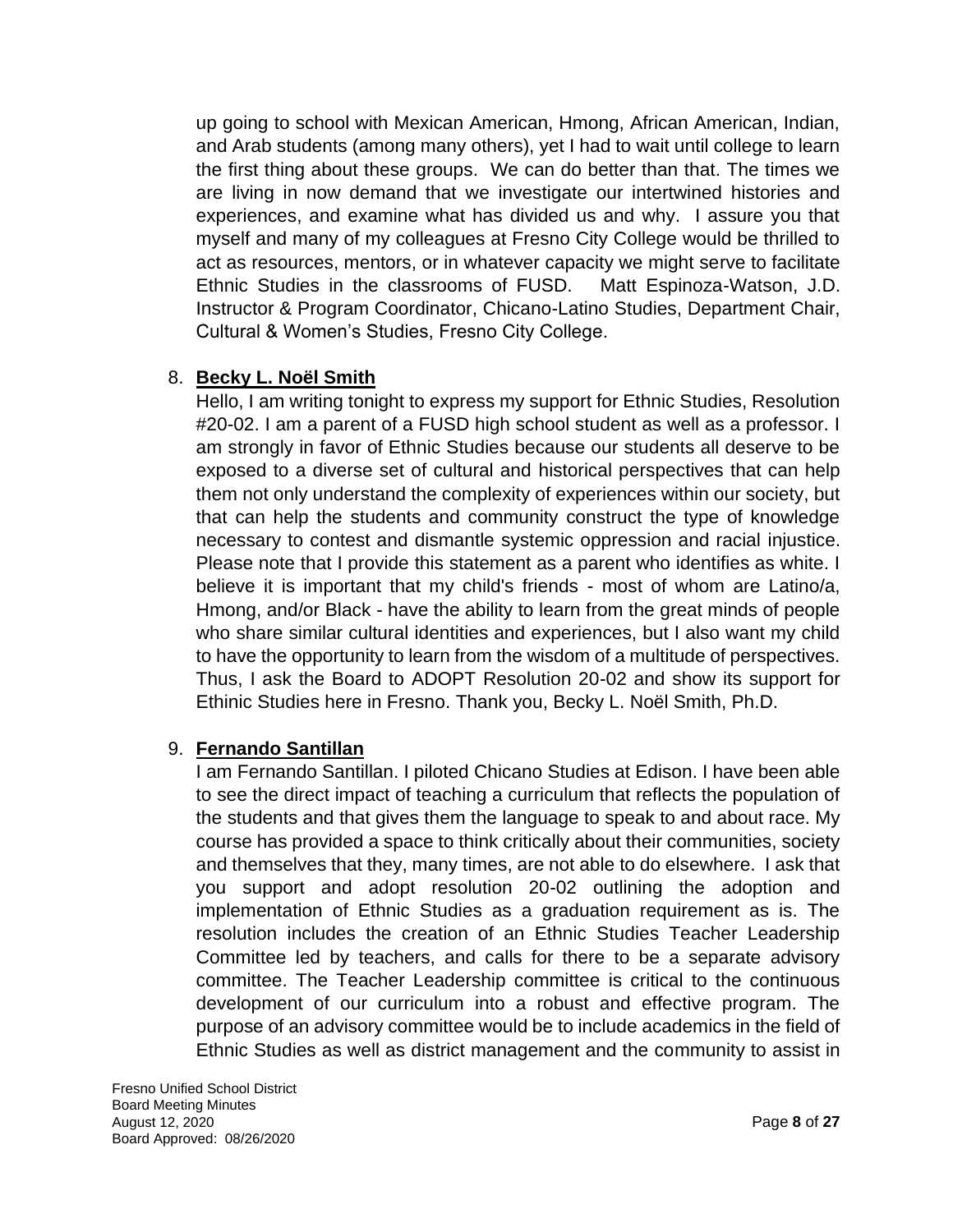the implementation of Ethnic Studies across the district. This committee would be tasked with ensuring the fidelity of Ethnic Studies as a program including logistical concerns such as the recruitment, training and development of Ethnic Studies teachers and coordination and alignment of the program across the district. In our discussions with other districts we have found the advisory committee to be critical to the sustainability of Ethnic Studies courses. Please stand with Fresno and make this critical investment in our community and our students, they deserve it

#### 10.**Uziel Jimenez**

MY NAME IS UZIEL JIMENEZ. I HAVE THE IMMENSE HONOR OF TEACHING ETHNIC STUDIES AND HISTORY IN FRESNO UNIFIED. I AM ALSO A FOUNDING MEMBER OF THE FRESNO ETHNIC STUDIES COALITION.

REGARDLESS OF ONE'S POLITICS, WE FIND OURSELVES AT A WATERSHED MOMENT IN HISTORY. WE ARE MOVING STEADILY TOWARDS A MORE JUST AND INCLUSIVE AMERICA. WE ARE ALL LOOKING FOR WAYS TO SHED THE GHOSTS OF OUR PAST AND EMERGE STRONGER AND MORE UNITED THAN EVER.

IN AMERICA TODAY, 84% OF K-12 TEACHERS ARE WHITE. YET IN FRESNO UNIFIED TODAY, 90% OF OUR STUDENTS ARE PEOPLE OF COLOR. SPECIFICALLY, TODAY I WISH TO POINT OUT SOMETHING VERY DEEPLY PERSONAL AND PAINFUL.

LIKE MYSELF, TWO-THIRDS OF OUR STUDENTS ARE OF LATIN AMERICAN DESCENT, YET LATIN AMERICAN REPRESENTATION IN OUR HISTORY BOOKS MAKES UP A PALTRY 4% OF COVERAGE. I REFUSE TO ACCEPT THIS AS NORMAL. I REFUSE TO TEACH KIDS THAT TO BE ACADEMICALLY SUCCESSFUL MEANS FOCUSING ONLY ON THE ACCOMPLISHMENTS OF A GROUP PEOPLE WE DON'T BELONG TO. BUT HOPE IS NOT LOST…

TODAY THE BOARD HAS THE OPPORTUNITY TO MAKE HISTORY BY MAKING ETHNIC STUDIES MANDATORY THROUGHOUT FRESNO UNIFIED. A BOARD RESOLUTION WOULD EMBLAZON AN IMPORTANT MESSAGE AND ENSURE THAT THIS CRUCIAL PROGRAM IS NOT CUT IN LEAN FINANCIAL TIMES

STUDENTS MAY SOON BE ABLE TO SEE THEMSELVES IN THE CURRICULUM IN AN AUTHENTIC WAY. NOT JUST IN FEBRUARY OR CINCO DE MAYO. NOT JUST THROUGH TOKENS LIKE FOOD AND CLOTHING, BUT COMPLETELY EMBEDDED INTO A CURRICULAR SYSTEM.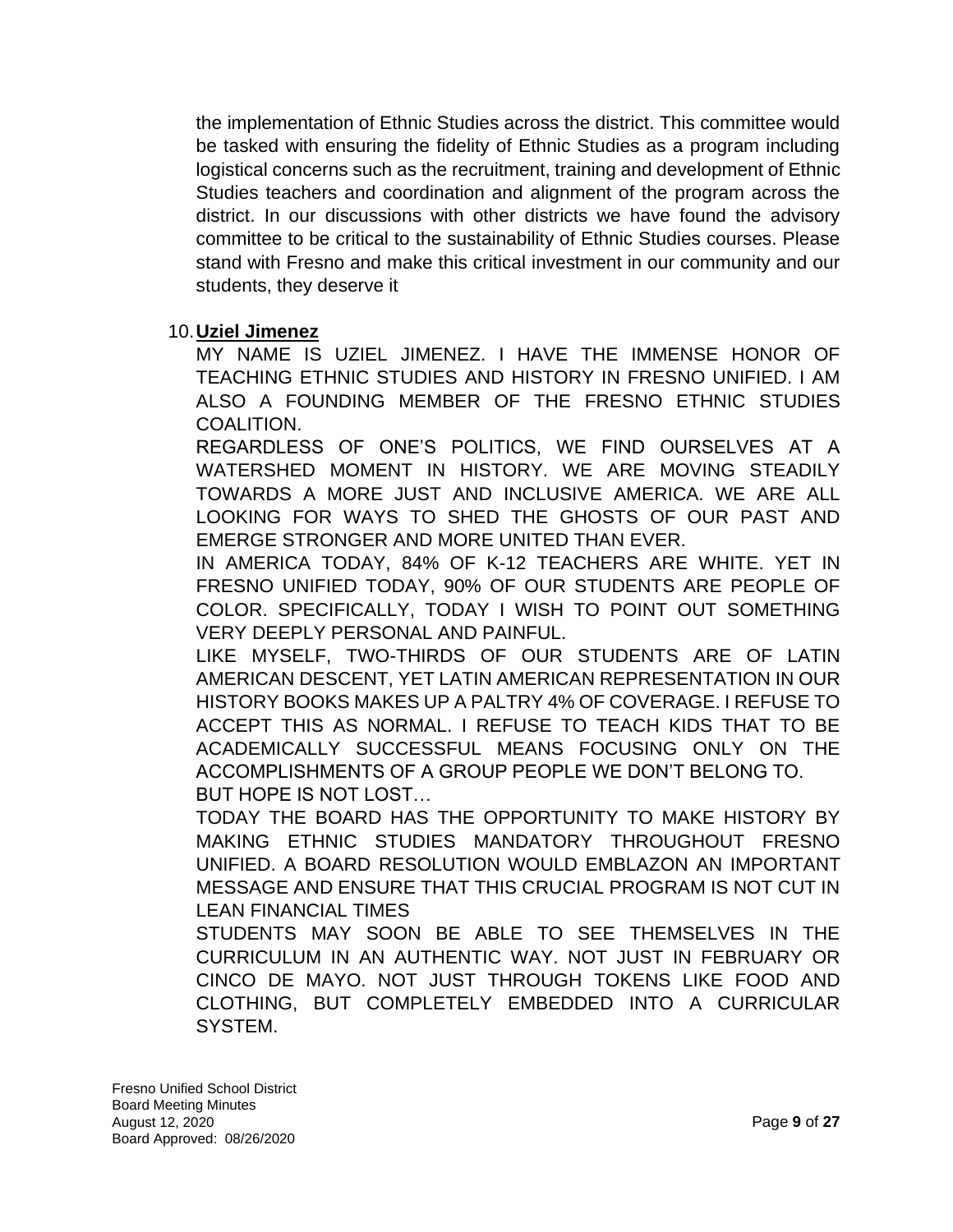### 11.**Michael Gonzalez**

I am a community member here Fresno writing to support the implementation of a required ethnic studies program. Fresno Unified has a diverse student population and therefore it is important we move beyond euro-centric curriculum and engage in coursework that enhances critical thinking skills for everyone while also empowering our underrepresented minorities.

## 12.**Inez Zuniga**

Dear FUSD Trustees, Hi my name is, Inez Zuniga, Fresno High School alumni class of 1998, born and raised in Fresno. I am writing to show my support of the integration of ethnic studies into the high school curriculum. I believe educating our youth is key to abolishing racism and developing a more integrated valley--as it should be. Thank you.

## 13.**Mercedes Martinez**

My name is Mercedes Martinez. I am a piloting member of the Fresno Ethnic Studies Coalition and the Ethnic Studies teacher at Gaston Middle School. I began in this position during the 2019-2020 school year, and I have already witnessed the impact that these courses provide to our students and community. Currently, our textbooks and curriculums are oversaturated with Eurocentric viewpoints that are polarizing for non-white students. As a district, we are failing to recognize that 90% of our students are children of color. Ethnic Studies provides all students with a safe space to explore the racial and cultural experiences and differences that are especially relevant in our current social climate. Ethnic Studies opens the door for students to see themselves reflected in the curriculum that we teach. I implore the board to adopt a resolution to make Ethnic Studies a graduation requirement. I implore the board to adopt a resolution to affirm Fresno Unified's support, both structurally and monetarily, for the development, addition, and integration of Ethnic Studies. I implore the board to adopt a resolution to mandate Ethnic Studies course offerings at the high school and middle school levels and to integrate Ethnic Studies principles into primary grades. I implore the board to adopt a resolution to establish a functional Ethnic Studies Professional Learning Community in order to provide educators an ongoing and regular opportunity to learn and collaborate. Together, we must work to institute change at home. We must invest in our students and our community.

#### 14.**Ariel Lopez**

My name is Ariel Lopez. I am a substitute in the district along with a former FUSD student. I am asking that the board adopt this resolution to approve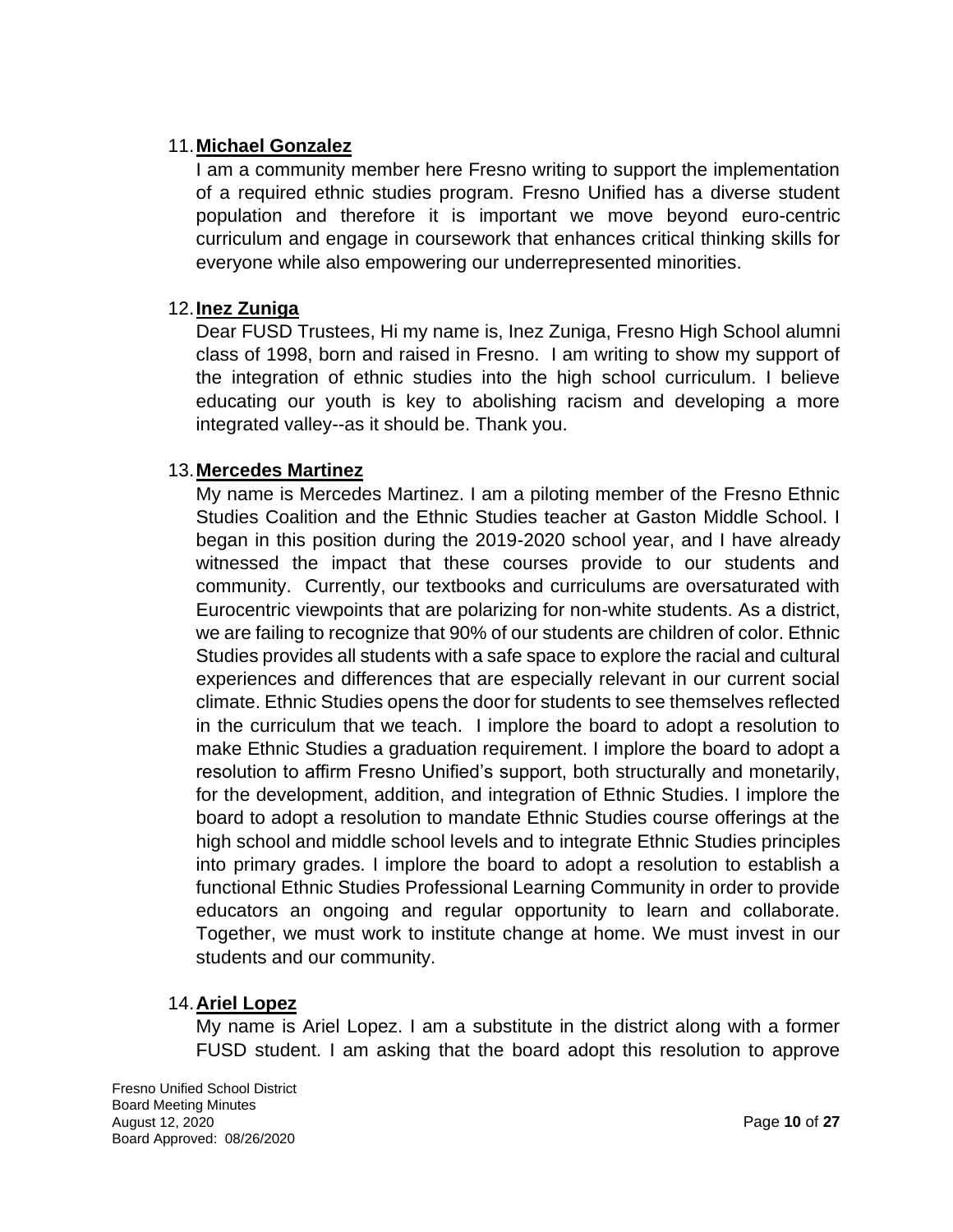ethnic studies. These types of classes are incredibly important and have been historically lacking in the curriculum. I have personally experienced the positive results of not only taking Chicano Studies classes, but having educators teach me my history. I felt powerful, visible, and most importantly I felt as though the history of my people mattered.

We are currently in a watershed moment where we must actively fight for equality and justice. If the district is actually concerned with diversity and uplifting our students of color, educators must dismantle white supremacy in their own classrooms. This means including the history of all of us, not just a small portion of the American public. Ethnic studies courses teach us about ourselves and other people.

## 15.**Crissy Martinez**

Dear FUSD Trustees, Hi my name is, Crissy Martinez , Fresno High School alumni class of 2007, born and raised in Fresno. I am writing to show my support of the integration of ethnic studies into the high school curriculum. I believe educating our youth is key to abolishing racism and developing a more integrated valley. Thank you, Crissy Martinez

## 16.**Rebecca Romero**

Dear Fresno Unified, I urge you to implement Ethnic Studies so that students of color can be engaged and empowered about the historical contributions of our major racial and ethnic groups in America. According to research that examined the impact of pilot Ethnic Studies courses in San Francisco, students enrolled in Ethnic Studies courses showed increased results in "student attendance by 21 percentage points, GPA by 1.4 grade points, and credits earned by 23. These surprisingly large effects are consistent with the hypothesis that the course reduced dropout rates and suggest that culturally relevant teaching, when implemented in a supportive, high-fidelity context, can provide effective support to at-risk students" (Dee and Penner, 2016). With this said, I urge you to implement Ethnic Studies so that students are empowered in their academics and personal life. Thank you for your time. Regards, Rebecca Romero.

# 17.**Elijah Carrillo**

To whom it may concern, I write this email to voice the need to have an Ethnic Studies course adopted and implemented in the Fresno Unified School District Social Studies curriculum. I've taught U.S. History and World History for seven years in this district at the middle and high school levels. Until recently, with the adaptations of our new social studies curriculum of McGraw Hill textbooks, I've observed and experienced inadequate social studies curriculum for our twenty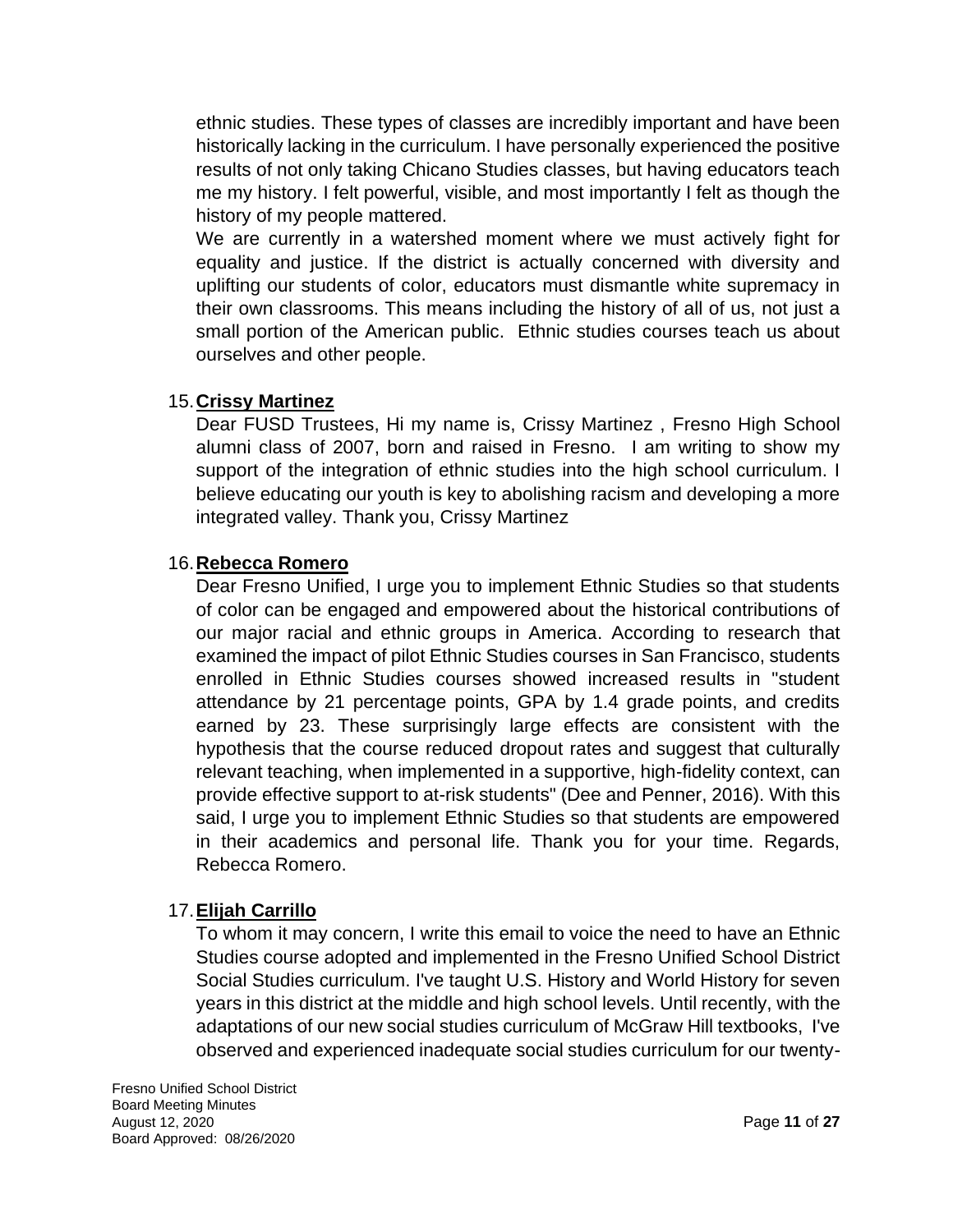first century learners. I believe by adopting Ethnic Studies into our general social studies will improve this further because will help our students dive deeper into their understanding of our nation was created, how institutional racism has affected our communities of people of color, how we as a district can truly reach not just equality but also equity as well. Elijah Carrillo.

For the record, staff pulled from the Consent agenda, Agenda Item A-7, APPROVE A-7, Revised Job Descriptions and New Lead Job Descriptions for the Fresno Teachers Association - Trades and International Association of Mechanics and Aerospace Workers.

On a motion by Board Clerk Davis, seconded by Board Member Islas, the Consent Agenda was approved, apart from Agenda Items A2, A-5, A-7, A-13, A-14, A-15, A-16, A-17, and A-26, on a roll call vote of 7-0-0-0 as follows: AYES: Board Members: Davis, Cazares, Islas, Jonasson Rosas, Mills, Major Slatic, and Board President Thomas.

# **A. CONSENT AGENDA**

## **A-1, APPROVE Personnel List APPROVED as recommended**, the Personnel List, Appendix A, as submitted.

**A-2, ADOPT Resolution No. 20-02 in Support of an Ethnic Studies Program in Fresno Unified School District** 

**ADOPTED as recommended**, Resolution No. 20-02 in support of an Ethnic Studies program in Fresno Unified School District.

For the record, Board Members had questions/comments pertaining to Agenda Item A-2. A summary is as follows: Expressed support for this resolution. Commented this resolution moves the district in the right directions. Thanked teacher who worked on this resolution. Requested clarity as to if schools will have flexibility on which ethnic studies will be offered. Requested clarity as to if Armenian history will be included in ethnic studies. Requested clarity on timeline of rollout. Requested a status update on The Sixteen Nineteen Project. Requested there be an opportunity for students and parents to provide input on the curriculum. Expressed excitement for this work. Thanked team for their work with this topic. Chief of Equity and Access Lindsay Sanders and Assistant Superintendent Carlos Castillo, Chief Academic Officer Kim Mecum were available to provide clarity.

On a motion by Board Member Islas, seconded by Board Member Jonasson Rosas, Agenda Item A-2 was adopted by a roll call vote of 7-0-0-0 as follows: AYES: Board Members Cazares, Davis, Islas, Jonasson Rosas, Mills, Major Slatic, and Board President Thomas.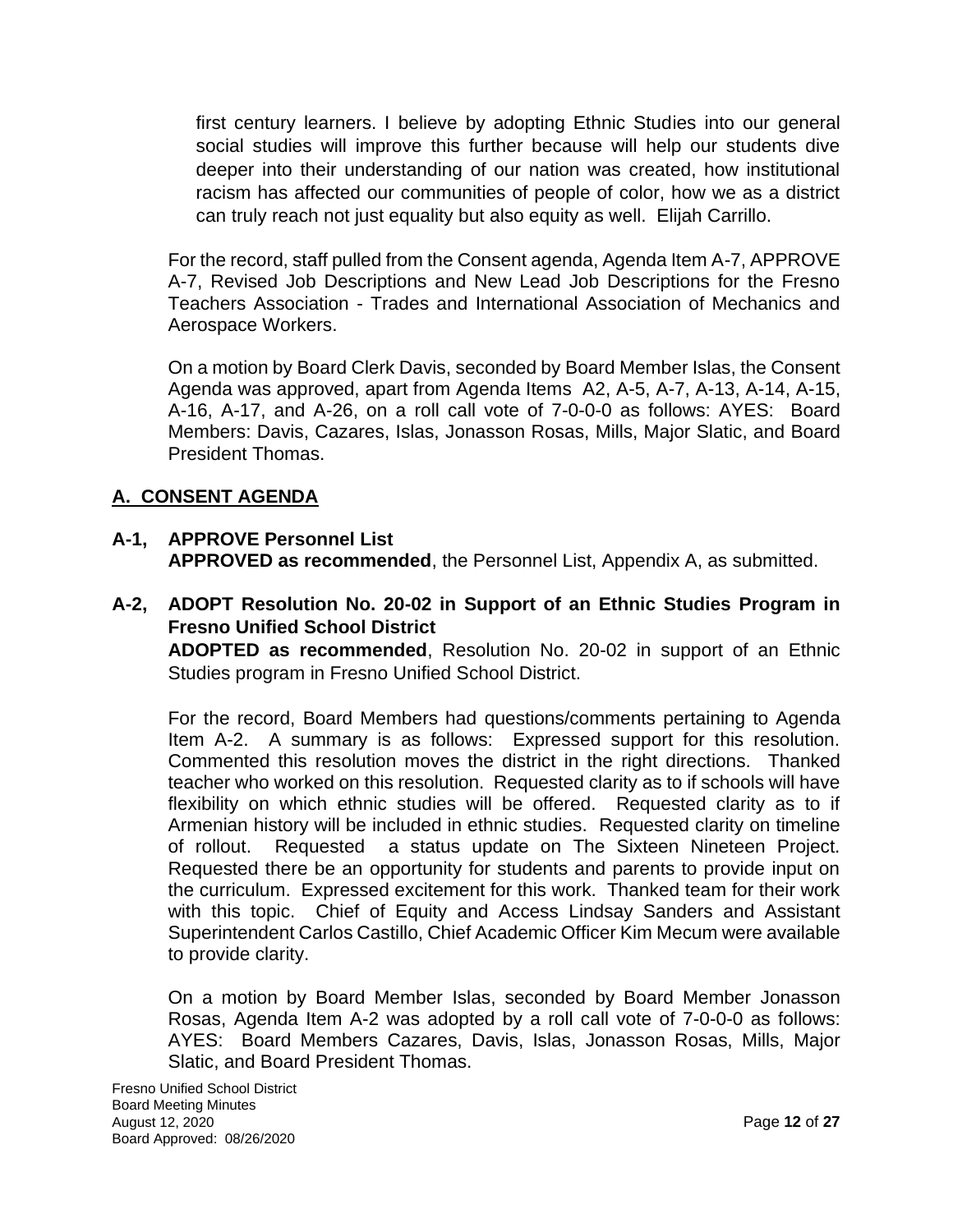## **A-3, ADOPT Variable Term Waiver**

**ADOPTED as recommended**, Variable Term Waivers for Teachers that have exhausted the Provisional Internship Permit (PIP) and the Short-Term Staff Permit (STSP).

## **A-4, APPROVE Minutes from Prior Meeting APPROVED as recommended**, the draft minutes for the June 10 and June 17, 2020 Regular Board Meetings.

# **A-5, APPROVE Budget Revision No. 1 for Fiscal Year 2020/21**

**APPROVED as recommended**, Budget Revision No. 1 for fiscal year 2020/21.

For the record, Board Members had questions/comments pertaining to Agenda Item A-5. A summary is as follows: Requested clarity pertaining to cash deferral. Requested clarity as to if reserves could be used to cover cash deferral. Asked if credit rating would be affected by the need to take a loan. Deputy Superintendent/CFO Ruth F. Quinto was available to provide clarity.

On a motion by Board Member Jonasson Rosas, seconded by Board President Thomas. Agenda Item A-5 was approved by a roll call vote of 7-0-0-0 as follows: AYES: Board Members: Cazares, Davis, Islas, Jonasson Rosas, Mills, Major Slatic, and Board President Thomas.

#### **A-6, APPROVE Revised Job Descriptions for the Benefits Eligibility Assistant, Disability Retirement Technician and Child Welfare Attendance Specialist Positions**

**APPROVED as recommended**, the job description revisions for the Benefits Eligibility Assistant, Disability Retirement Technician, and Child Welfare Attendance Specialist.

#### **A-7, APPROVE Revised Job Descriptions and New Lead Job Descriptions for the Fresno Teachers Association - Trades and International Association of Mechanics and Aerospace Workers ITEM PULLED BY STAFF**

#### **A-8, APPROVE Provisional Internship Permits APPROVED as recommended**, Provisional Internship Permit (PIP) recommendations to rehire or hire upon Board approval.

**A-9, APPROVE Appointment of Fresno Unified School District Representatives to the State Center Adult Education Consortium Executive Board APPROVED as recommended**, an official member representative and alternate in the State Center Adult Education Consortium (SCAEC).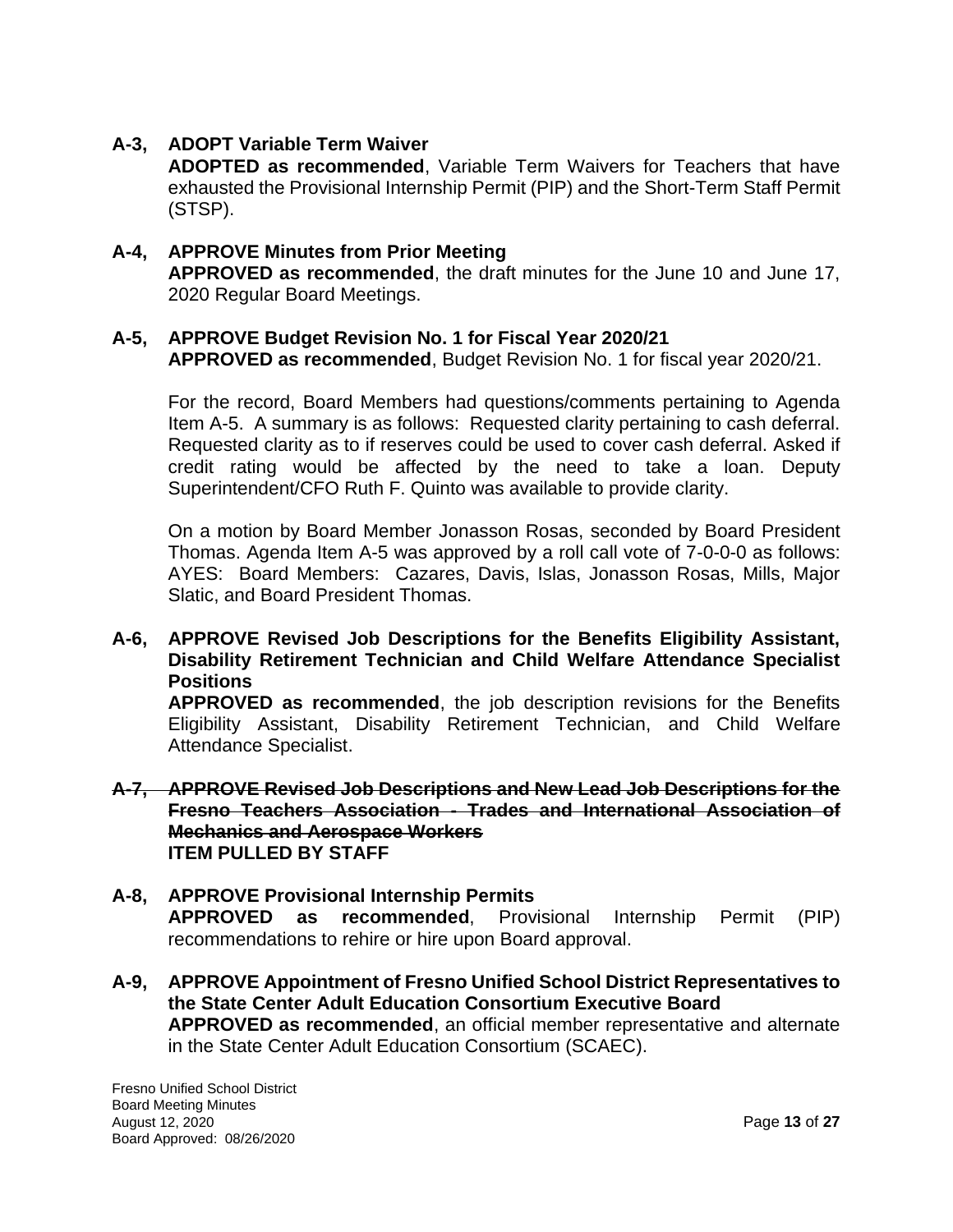- **A-10, APPROVE Annual Agreements for the 2020/21 School Year APPROVED as recommended**, a matrix detailing agreements to provide services to Fresno Unified School District.
- **A-11, APPROVE The College Board Agreement-Advanced Placement APPROVED as recommended**, agreement with The College Board – Advanced Placement.
- **A-12, APPROVE The College Board Agreement-PSAT/SAT APPROVED as recommended**, agreement with The College Board – PSAT/SAT.

## **A-13, APPROVE Hanover Research Agreement APPROVED as recommended**, Hanover Research Agreement

For the record, Board Members had questions/comments pertaining to Agenda Item A-13. A summary is as follows: Requested clarity as to if the district will decide which benchmarks will be used. Asked if this could possibly create a 360 appraisal system. Superintendent Nelson was available to provide clarity.

On a motion by Board Clerk Davis, seconded by Board Member Cazares, Agenda Item A-13 was approved by a roll call vote of 7-0-0-0 as follows: AYES: Board Members: Cazares, Davis, Islas, Jonasson Rosas, Mills, Major Slatic, and Board President Thomas.

#### **A-14, APPROVE United Health Centers of the San Joaquin Valley as a Qualified Healthcare Services Provider**

**APPROVED as recommended**, the United Health Centers of the San Joaquin Valley (UHC) as a qualified health and wellness services provider as per the district's Request for Qualifications (RFQ) 20-08.

For the record, Board Members had questions/comments pertaining to Agenda Item A-14. A summary is as follows: Requested status update on the Addams health center. Requested clarity on the utility costs, expressed hope of using Solar energy. Requested clarity as to if this contract could be used for other sites as well. Thanked United Health Centers for providing COVID testing at some district sites. Shared appreciation for this partnership. Expressed concern shared by families of the requirement to make the health center the primary care provider. Chief Operations Officer Karin Temple was available to provide clarity.

On a motion by Board Member Mills, seconded by Board Member Jonasson Rosas, Agenda Item A-14 was approved by a roll call vote of 7-0-0-0 as follows: AYES: Board Members: Cazares, Davis, Islas, Jonasson Rosas, Mills, Major Slatic, and Board President Thomas.

#### **A-15, APPROVE Award of Bid 20-05, Fresh Fruit and Vegetable Program**

Fresno Unified School District Board Meeting Minutes August 12, 2020 Page **14** of **27** Board Approved: 08/26/2020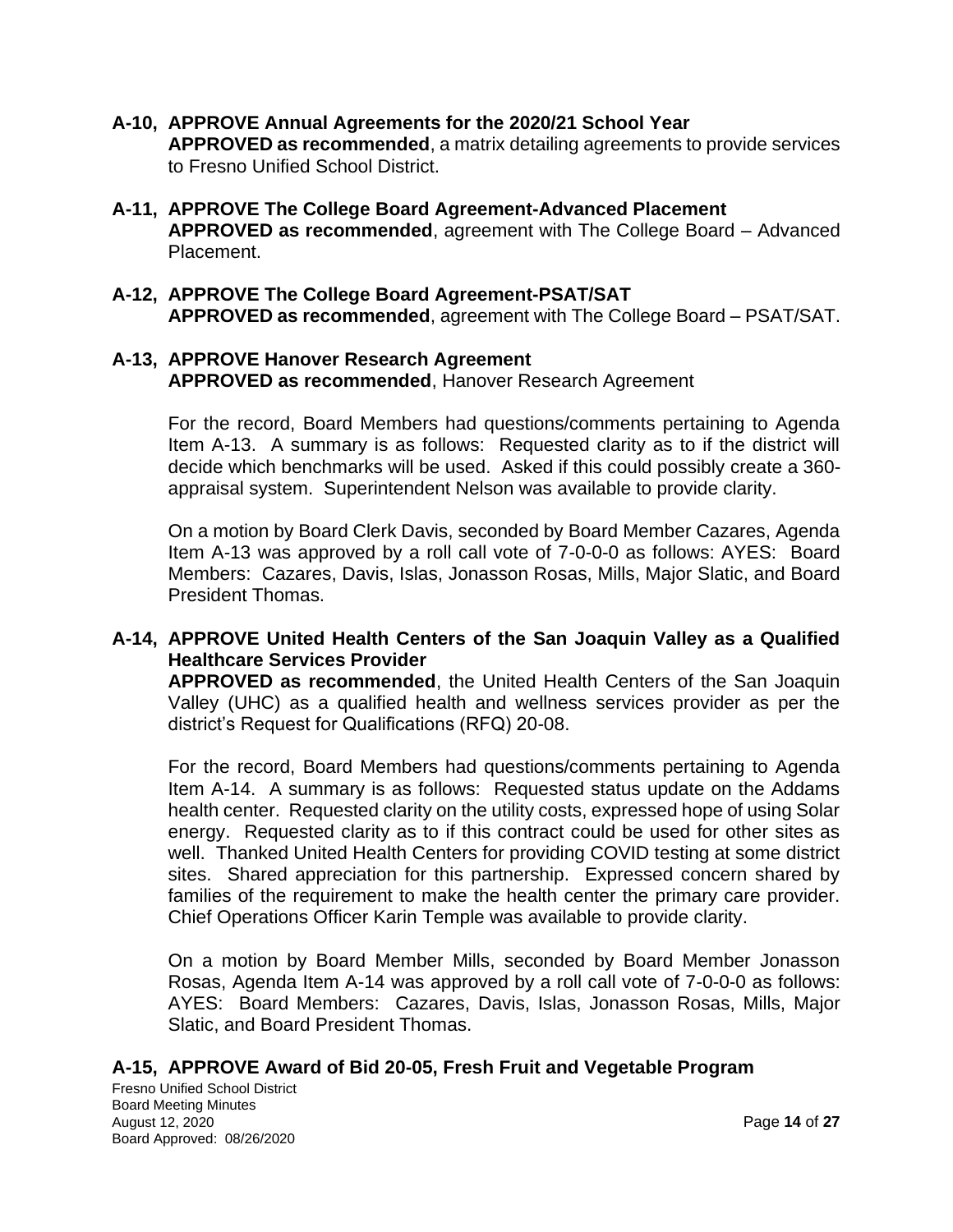**APPROVED as recommended**, Bid 20-05, to establish fixed pricing for daily delivery of fresh fruits and vegetables to elementary schools under the grantfunded Fresh Fruit and Vegetable Program (FFVP).

For the record, Board Members had questions/comments pertaining to Agenda Item A-15. A summary is as follows: Expressed appreciation for this program. Complimented staff for using a local vendor and buying fresh. Requested clarity as to sites being served and the district's plan to provide coverage to all elementary sites. Requested to have a financial analysis provided pertaining to coverage for elementary sites currently not covered by the program. Requested clarity as to food distribution model. Shared interest in providing whole items rather than sliced. Chief Operations Officer Karin Temple and Deputy Superintendent/CFO Ruth F. Quinto were available to provide clarity.

On a motion by Board Member Islas, seconded by Board Clerk Davis, Agenda Item A-15 was approved by a roll call vote of 7-0-0-0 as follows: AYES: Board Members: Cazares, Davis, Islas, Jonasson Rosas, Mills, Major Slatic, and Board President Thomas.

## **A-16, APPROVE Award of Bid 20-28, Ready-to-Serve Pizza**

**APPROVED as recommended**, Bid 20-28, to establish fixed pricing for ready-toserve, individual size, whole grain pizza for delivery to middle and high schools to serve during after-school programs.

For the record, Board Member had questions/comments pertaining to Agenda Item A-16. A summary is as follow: Expressed appreciation for the healthy option. Requested clarity as to providing this program to elementary sites. Commented that there is less food waste on days the ready-to-serve pizza is provided. Requested clarity as to how the pizza choices are provided. Asked if program is available to families. Requested a later afternoon distribution be created. Chief Operations Officer Karin Temple was available to provide clarity.

On a motion by Board Member Islas, seconded by Board Member Mills, Agenda Item A-16 was approved by a roll call vote of 7-0-0-0 as follows: AYES: Board Members: Cazares, Davis, Islas, Jonasson Rosas, Mills, Major Slatic, and Board President Thomas.

# **A-17, APPROVE Award of Bid 20-58, Dry and Frozen Food Products**

**APPROVED as recommended**, Bid 20-58, to establish fixed pricing on meal ingredients and menu items for delivery to the Nutrition Center for the National School Lunch Program, School Breakfast Program and Child and Adult Care Food Program. All items in the bid meet meal pattern and nutritional requirements.

For the record, Board Members had questions/comments pertaining to Agenda Item A-17. A summary is as follows: Expressed concern for vendors which were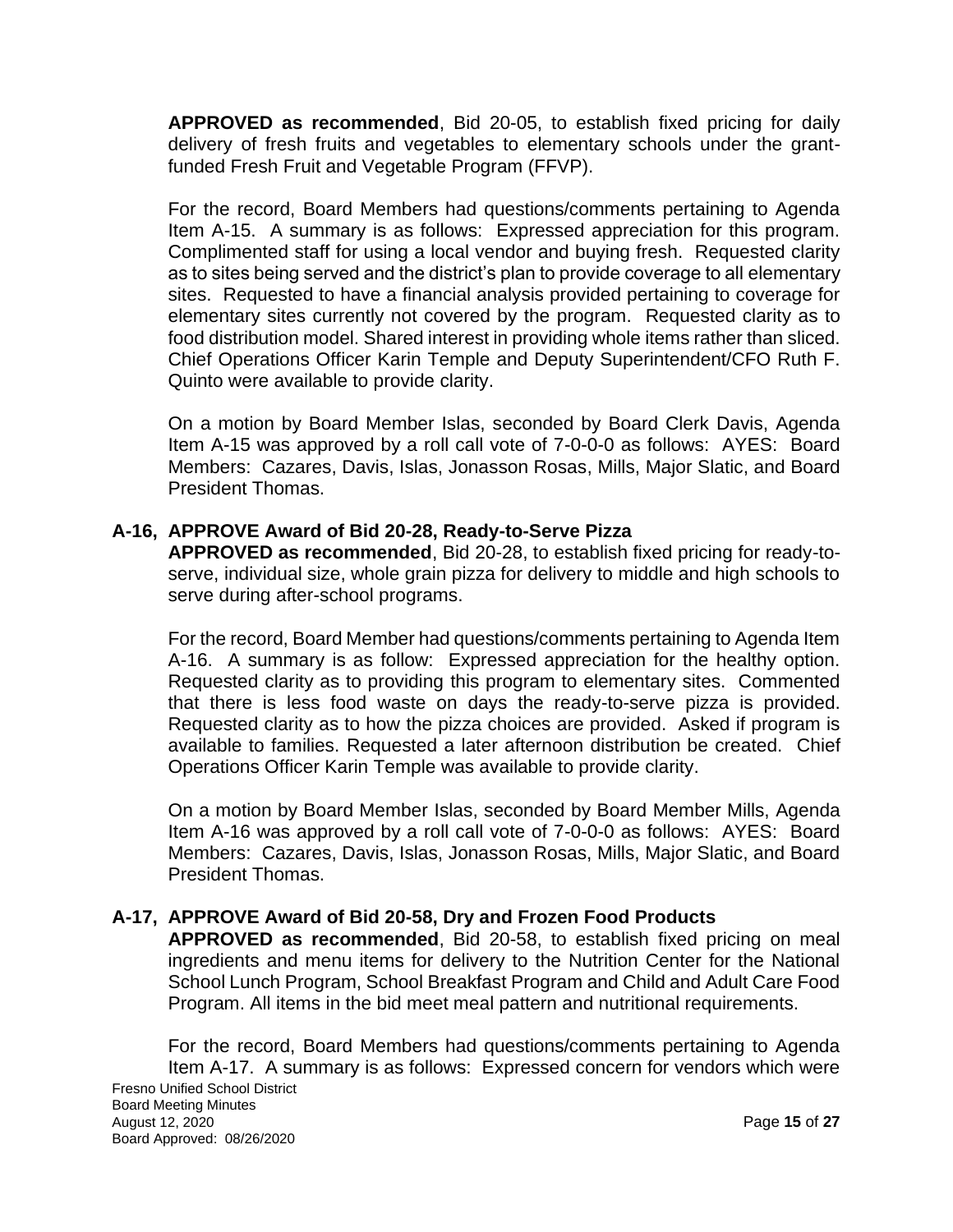not located in the Valley or the State of California. Requested clarity as to if items are ingredients or standalone items. Asked if there were no substitutes for items sourced outside local region. Requested the district to look for local companies to provide items as much as possible. Chief Operations Officer Karin Temple was available to provide clarity.

On a motion by Board Member Islas, seconded by Board President Thomas, Agenda Item A-17 was approved by a roll call vote of 7-0-0-0 as follows: AYES: Board Members: Cazares, Davis, Islas, Jonasson Rosas, Mills, Major Slatic, and Board President Thomas.

**A-18, APPROVE Award of Bid 21-01, Hoover High School Event Center Painting and Fireproofing**

**APPROVED as recommended**, Bid 21-01, to prepare and paint the metal decking and ceiling of the Event Center Concourse.

**A-19, APPROVE Award of Bid 21-02, Brawley Service Center Automotive Lift Installation**

**APPROVED as recommended**, Bid 21-02, to install four in-ground districtprovided automotive lifts at the Service Center Automotive Shop.

- **A-20, DENY Claim GL20-0722-5025 DENIED as recommended**, a Claim for Damages by a minor, case GL20-0722- 5025.
- **A-21, RATIFY Agreement with Cumulus Media-Fresno RATIFED as recommended**, agreements with Cumulus Media-Fresno for on-air and streaming commercials to local radio stations and in Fresno County during the school year 2020/21.
- **A-22, RATIFY Memorandum of Understanding between Fresno Adult School and the San Joaquin College of Law to Implement the 2019-2021 Citizenship Assimilation Grant through September 30, 2021 RATIFIED as recommended**, a Memorandum of Understanding with San Joaquin College of Law to implement the 2019-2021 Citizenship and Assimilation Grant Program.

## **A-23, RATIFY Change Orders for the Projects Listed Below RATIFIED as recommended**, Change Orders for the following projects:

Bid 19-10, McLane High School Construction of New Aquatic Center Change Order 4 presented for ratification: \$54,427

• Bid 19-17 Phase 2A, Installation of District Video Security System at Elementary Schools: (Section 1) Balderas, Birney, Burroughs, Jackson;

Fresno Unified School District Board Meeting Minutes August 12, 2020 Page **16** of **27** Board Approved: 08/26/2020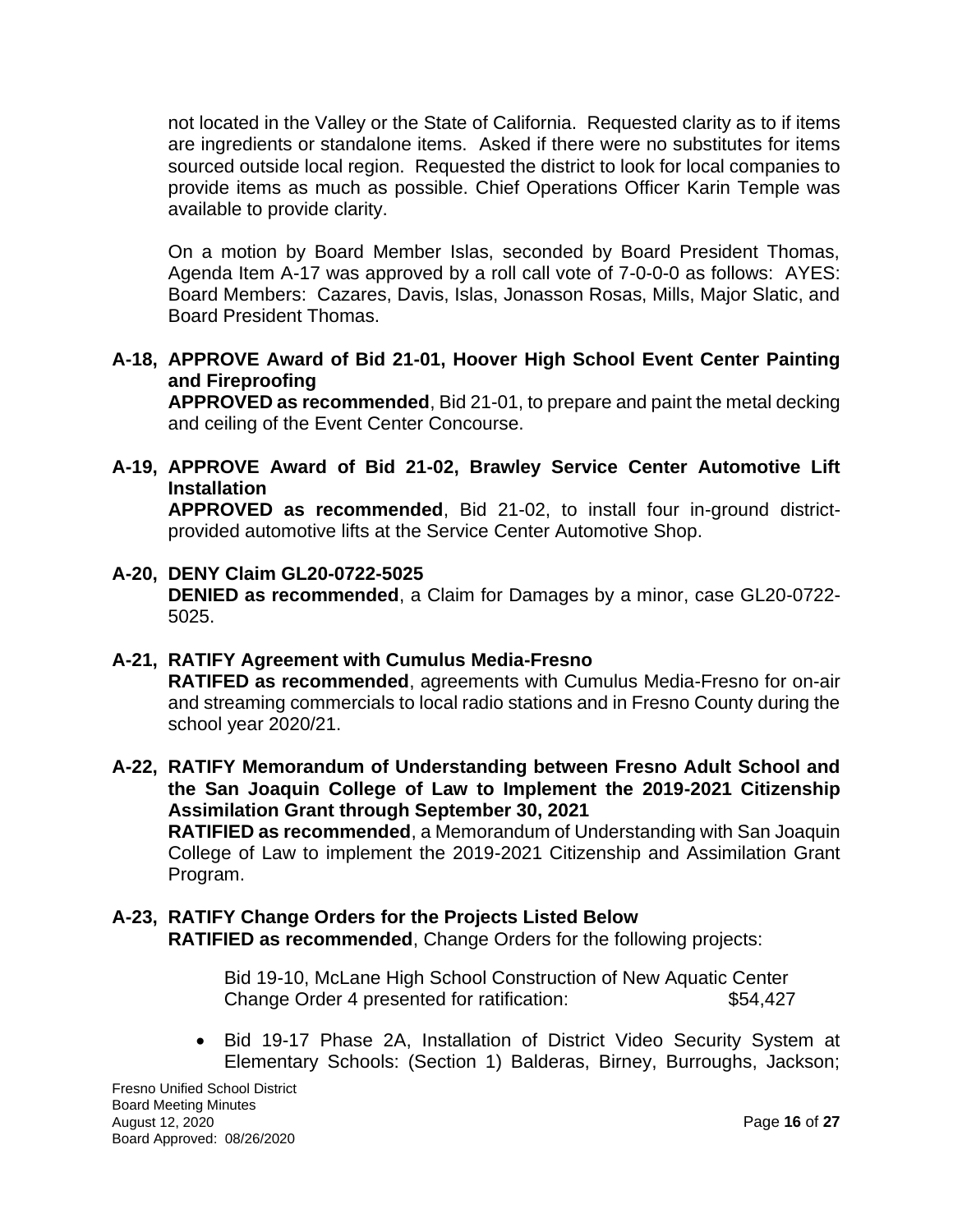(Section 2) Malloch, Sunset, Thomas, Wilson Change Order 1 presented for ratification:  $$0$ 

- Bid 19-28 Phase 3A, Sections 1 and 2, Installation of District Video Security System at Elementary Schools: (Section 1) Bakman, Gibson, Heaton, Hidalgo; (section 2) Kratt, Vinland, Williams, Yokomi Change Order 1 presented for ratification (Section 1): \$0 Change Order 1 presented for ratification (Section 2): \$0
- Bid 19-32 Phase 3B, Installation of District Video Security System at Elementary Schools: (Section 1) Calwa, Fremont, Holland, Lane; (Section 2) Mayfair, Norseman, Powers-Ginsburg, Storey Change Order 1 presented for ratification:  $$0$
- Bid 19-40 Phases 4A (Sections 1 and 2) and 4B (Sections 1 and 2), Installation of District Video Security System at Elementary Schools: Ayer, Bullard Talent, Centennial, Columbia, Del Mar, Eaton, Figarden, Forkner, King, Lowell, Manchester, McCardle, Olmos, Roeding, Rowell and Vang Pao

Change Order 1 presented for ratification:  $$0$ 

• Bid 19-41, Wawona K-8 School Classroom and Restroom Additions Change Order 6 presented for ratification: \$111,081

- Bid 19-50 Section B, Modular Classroom Relocation and Infrastructure for Phoenix Elementary, Sunset and Wilson Elementary Schools Change Order 2 presented for ratification (Phoenix): \$55,716
- Bid 19-51 Sections B and C, Mechanical Improvements for Malloch Elementary School and Tehipite Middle School Change Order 2 presented for ratification (Tehipite): \$47,752
- Bid 20-15, Viking Elementary School Portable Classrooms and Restroom **Infrastructure** Change Order 2 presented for ratification: \$3,402
- NOTE: \$0 indicates extension of contract duration only.

# **A-24, RATIFY the Filing of Notices of Completion**

**RATIFIED as recommended**, Notices of Completion for the following projects, which have been completed according to plans and specifications.

- Bid 19-10, McLane High School Construction of New Aquatic Center
- Bid 19-17 Phase 2A, Installation of District Video Security System at

Fresno Unified School District Board Meeting Minutes August 12, 2020 Page **17** of **27** Board Approved: 08/26/2020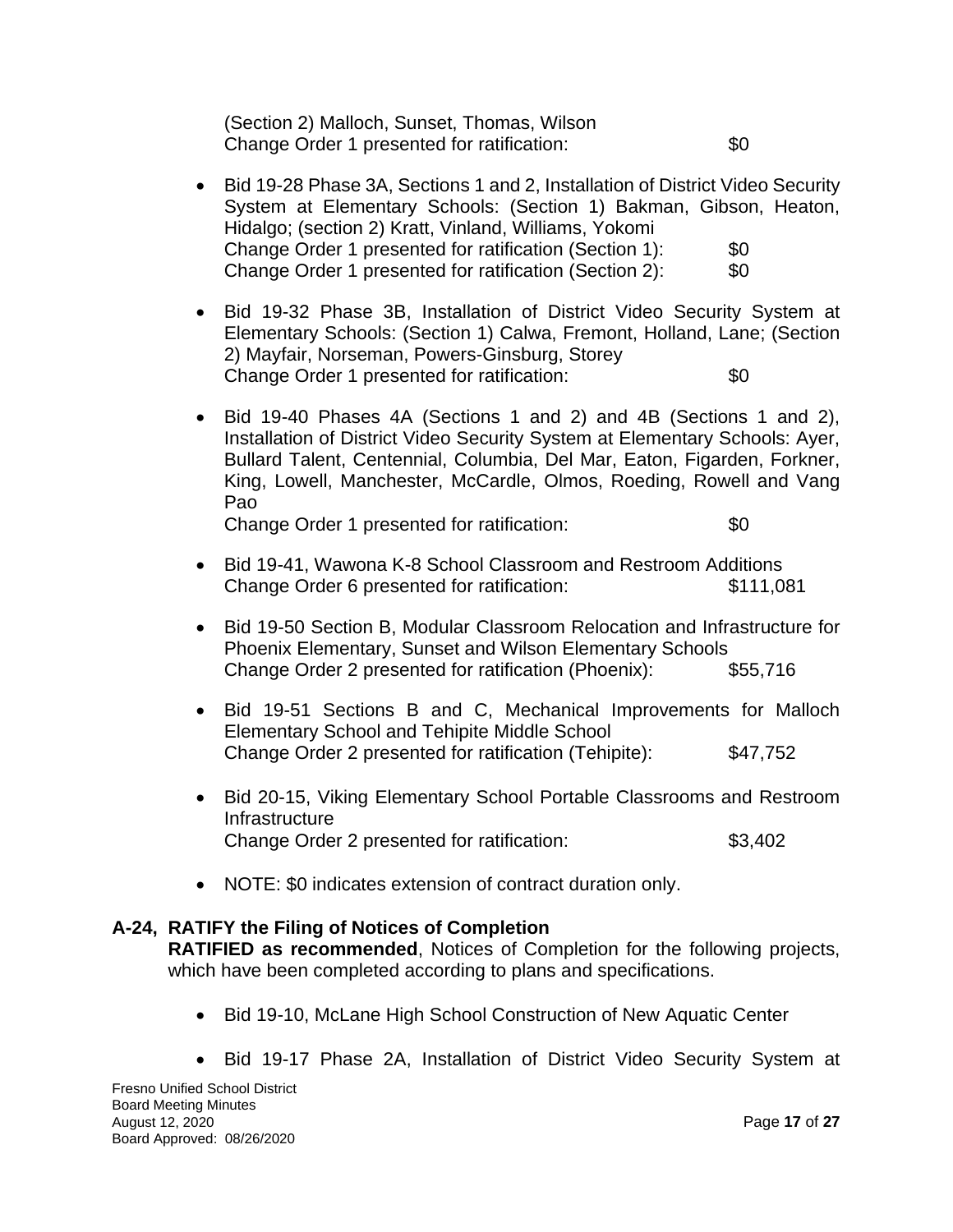Elementary Schools: (Section 1) Balderas, Birney, Burroughs, Jackson; (Section 2) Malloch, Sunset, Thomas, Wilson

- Bid 19-28 Phase 3A, Sections 1 and 2, Installation of District Video Security System at Elementary Schools: (Section 1) Bakman, Gibson, Heaton, Hidalgo; (Section 2) Kratt, Vinland, Williams, Yokomi
- Bid 19-32 Phase 3B, Installation of District Video Security System at Elementary Schools: (Section 1) Calwa, Fremont, Holland, Lane; (Section 2) Mayfair, Norseman, Powers-Ginsburg, Storey
- Bid 19-40 Phases 4A (Sections 1 and 2) and 4B (Sections 1 and 2), Installation of District Video Security System at Elementary Schools: Ayer, Bullard Talent, Centennial, Columbia, Del Mar, Eaton, Figarden, Forkner, King, Lowell, Manchester, McCardle, Olmos, Roeding, Rowell and Vang Pao

# **A-25, RATIFY Purchase Orders from May 1, 2020 through May 31, 2020 – Primary Report**

**RATIFIED as recommended**, information on purchase orders issued from May 1, 2020 through May 31, 2020. Two agenda items are presented to ratify purchase orders. The first item includes the Primary Report with all purchase orders issued during the reported dates with the exception of those that may present a potential conflict of interest for an individual Board member. All remaining purchase orders are in the Supplemental Report and presented as a second agenda item.

## **A-26, RATIFY Purchase Orders from May 1, 2020 through May 31, 2020 – Supplemental Report**

**RATIFIED as recommended**, information on purchase orders issued from May 1, 2020 through May 31, 2020.

For the record, Board Member Jonasson Rosas read a statement as follows:

"Item A-26 on tonight's Consent Agenda contains two purchase orders for the Fresno Economic Opportunities Commission. I am employed by Fresno EOC, which is a nonprofit corporation. I did not participate in making the contracts related to these purchase order; but, because of my employment with Fresno EOC, I have a remote financial interest in the contracts. Therefore, consistent with my prior recusals relating to Fresno EOC, and in the interest of full transparency, I am abstaining from this vote pursuant to Board Bylaw 9270."

On a motion by Board Clerk Davis, seconded by Board Member Mills, Agenda A-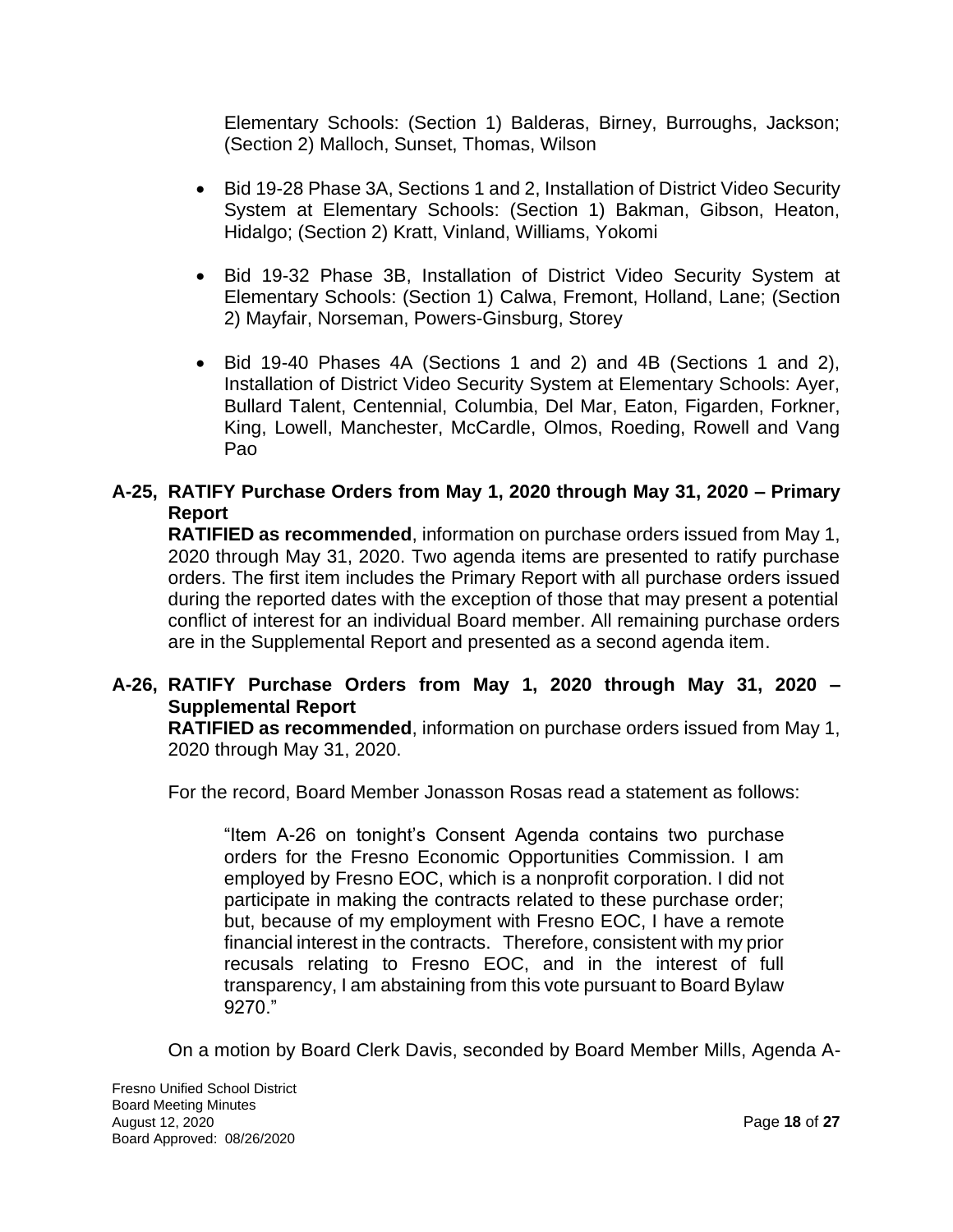26 was ratified by a roll call vote of 6-0-1-0 as follows: AYES: Board Members: Cazares, Davis, Islas, Mills, Major Slatic, and Board President Thomas. ABSTENTIONS: Board Member Jonasson Rosas.

## **UNSCHEDULED ORAL COMMUNICATIONS**

For the record, there were four individuals that submitted public comments for Unscheduled Oral Communications. They are as follows:

## 1. **Anthony Gonzalez (Voice Message Transcribed)**

Thank you, my name is Anthony Gonzalez, I am an alumni of Fresno High School class of 1967 and I would like to see if this time in my public comment, moment here request the Unified board to consider removing the mascot at Fresno High School, you can keep the name but change the image the Indian image no people should be a mascot. Thank you very much my phone number is 415-577-1492, my email eltony1492@gmail.com

Thank you and I support the efforts for ethnic studies at Fresno Unified, it will be a big step forward in our efforts to keep decolonize ourselves and be more respectful to each other's culture. Thank you.

## 2. **Pastor Kevin Smith**

Having watched the interview of Mr. Slatic on Sunday Morning Matters I am deeply disturbed by his decision to respond to the complaints of Rev. Eli Loera and myself and the new complaint raised by Board President Thomas, by obfuscation and attempted character assassination. Rev. Eli Loera is a man of honor and integrity and undeserving of the ephithet "racist."

I have known Pastor Loera for many years and am privileged to call him a friend. He has demonstrated he is trustworthy and is a servant leader both of the congregation he leads and in the Fresno/Clovis area as well. He does not exhibit either a messiah or savior complex. Instead he quietly ministers in this community, not desiring notoriety but, rather, seeking to serve. He knows that I live and pastor "north of Shaw" and still associates with me (even though by Mr. Slatic's statement, Pastor Loera should consider me a racist).

In my brief acquaintance with Trustee Slatic I initially observed a man who admitted error and assured me he had learned from his experiences. I salute that in any person. My observation of his actions since then, beginning with our meeting at Uncle Harry's, has led me to the conclusion that he believes himself to be the only arbiter of truth, considers opposition a personal attack and is willing to engage in gamesmanship and manipulation in order to be the winner in conflict or supposed conflict.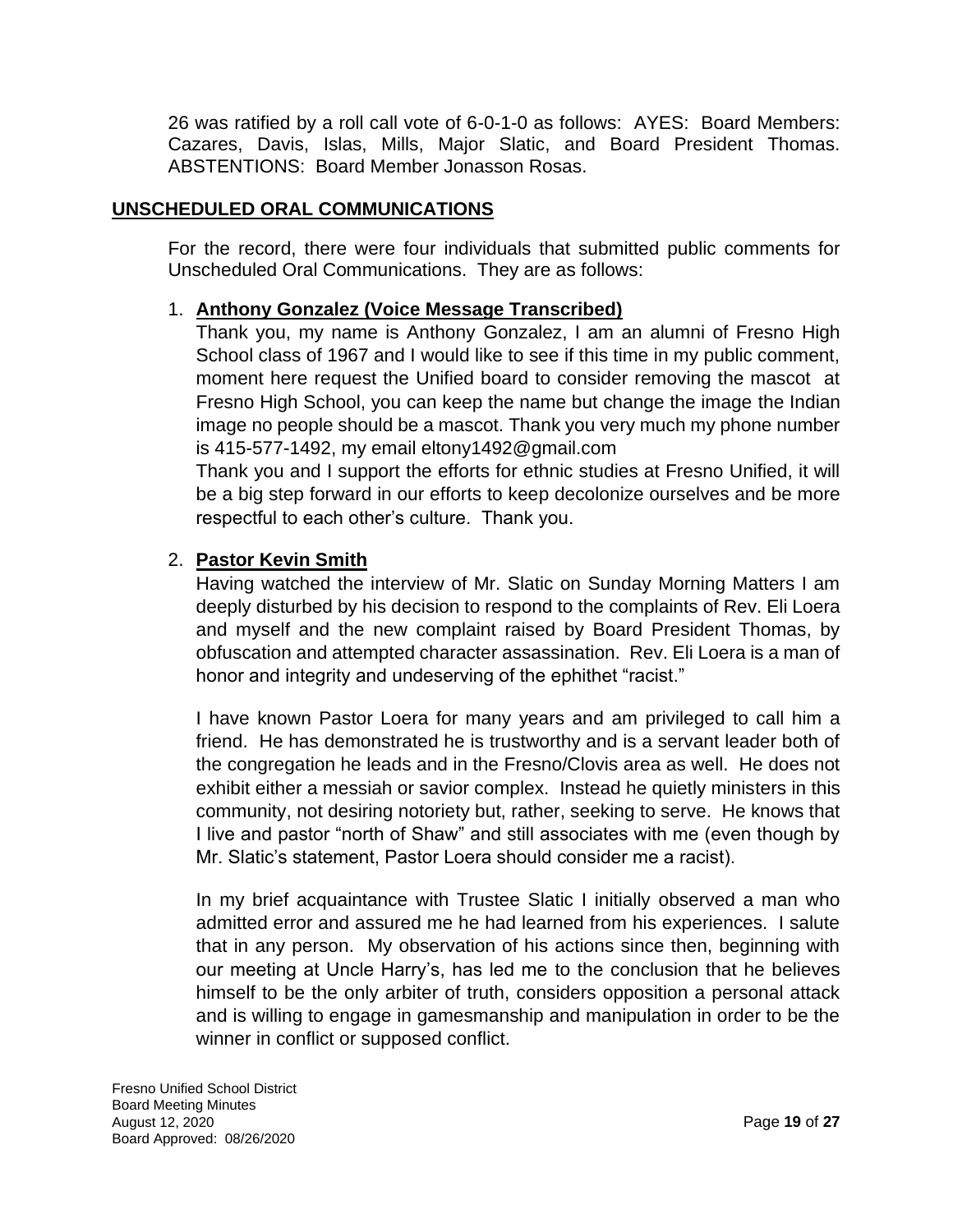When I contrast what I know of these two men I **(250-word limit reached)**

## 3. **Reverend Dr. Gordon R. Donoho**

Dear Keisha,

Let it be known that Pastor Eli Loera is one of Fresno's top leaders and pastors. He is a man of utmost integrity. I have known Eli for well over 20 years and worked with him on numerous projects and events. Knowing that Pastor Eli was a leader and man of God I asked him to become the leader of the Fresno-Clovis Pastor Clusters which I founded in 1998. Pastor Clusters represent over 200 local pastors.

He also leads the every Tuesday morning pastors prayer time with dozens of pastors with a broad ethic representation.

As a former Army Ranger he is well disciplined, speaks with authority and is loved by the other pastors across our great city.

I stand with Pastor Eli Loera 100%.

Reverend Dr. Gordon R. Donoho

#### 4. **Jerry Dyer**

I have been asked to provide my opinion and views of Pastor Eli Loera as a result of his integrity being called into question.

I have known Pastor Eli for more than twenty years and have worked very closely with him on community issues during the entire time I was the police chief in Fresno. Pastor Eli has also worked closely with other members of the police department to address neighborhood issues.

Over the years I have found Pastor Eli to be a man of tremendous wisdom, faith, and character. It is because of these traits and his dedication to the community that I asked Eli to serve on the Police Chiefs Advisory Board, as well as the selection panel for Deputy Police Chief. I have come to value Eli's opinion as he is a person of extreme integrity and is not afraid to speak the truth, even when the truth hurts.

Pastor Eli has also become a very close friend of mine. He is someone that I trust completely and am able to share confidential information with. I have never once questioned his integrity.

Pastor Eli Loera has done so much for the Fresno Community at large. He is not restricted by the interest of his own church, but has taken on additional responsibilities to represent the interest of other churches and Pastors throughout the Fresno and Clovis areas. When issues of concern arise, Eli is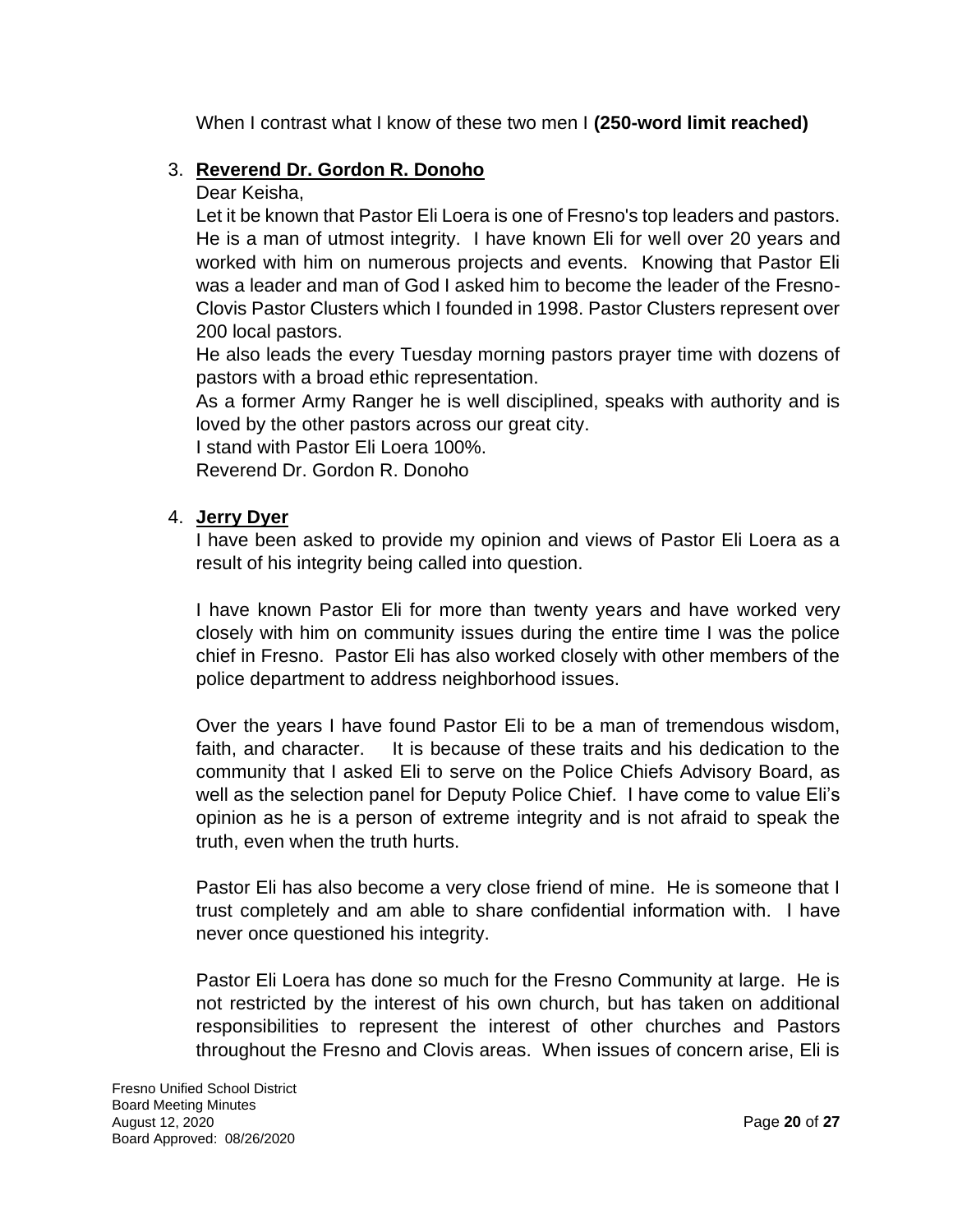diligent in bringing those to the attention of those who need to know **(250-word limit reached)**

## **B. CONFERENCE/DISCUSSION AGENDA**

**B-27, DISCUSS AND ADOPT Resolution 19-44, Authorizing the Issuance and Sale of General Obligation Bonds, Election of 2016, Series C, in the Aggregate Principal Amount of Not to Exceed \$90,000,000, and Authorizing the Execution and Delivery of Documents and Actions in Connection Therewith**

Presentation by Chief Operations Officer Karin Temple and Deputy Superintendent/CFO Ruth F. Quinto.

For the record, Board Members had questions/comments pertaining to Agenda Item B-27. A summary is as follows: Requested clarity as to information on slide No. 3 pertaining to portion of construction cost for auxiliary gyms. Requested status update on Cafeteria and Multipurpose Room air conditioning, are sites listed the last to complete the list of twenty-two. Requested clarity as to funding for CTE buildings. Expressed concern of overdoing bond measure. Shared the Edison Region has been lowest on the totem pole and taking backseat to items on the menu. Edison Region needs more capacity for student population. Requested staff to look into sidewalks for Sunset. Requested removal of portables at Columbia. Chief Operations Officer Karin Temple was available to provide clarity.

On a motion by Board Member Mills, seconded by Board Member Cazares, Agenda Item B-27 was adopted by a roll call vote of 7-0-0-0 as follows: AYES: Board Members: Cazares, Davis, Islas, Jonasson Rosas, Mills, Major Slatic, and Board President Thomas.

#### **B-28, DISCUSS and ADOPT Resolution 19-45, Authorizing the Issuance and Sale of 2020 Refunding General Obligation Bonds to Refund Outstanding General Obligation Bonds, Election of 2010, Series D, and Outstanding 2012 General Obligation Refunding Bonds, and Approving Related Documents and Actions**

Presentation by Chief Operations Officer Karin Temple and Deputy Superintendent/CFO Ruth F. Quinto.

On a motion by Board Member Mills, seconded by Board Clerk Davis, Agenda Item B-28 was adopted by a roll call vote of 7-0-0-0 as follows: AYES: Board Members: Cazares, Davis, Islas, Jonasson Rosas, Mills, Major Slatic, and Board President Thomas.

#### **B-29, DISCUSS and ADOPT Resolution 19-46, Authorizing Execution and Delivery**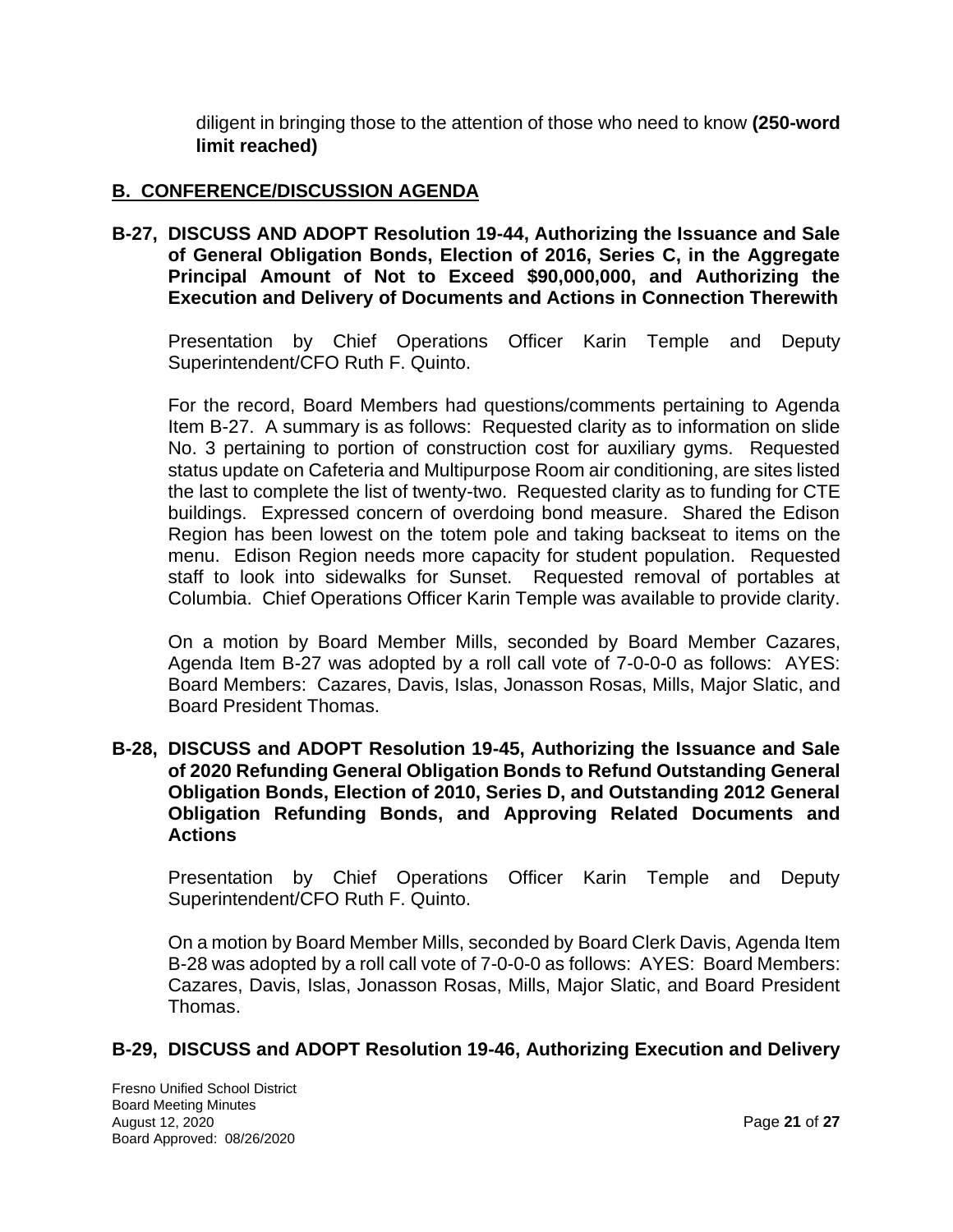**of Amendments to Site Lease and Facility Lease Agreements with Central Valley Support Services Joint Powers Agency Relating to the Central Kitchen Facility, Approving the Issuance of Refunding Lease Revenue Bonds by the Agency, and Approving Preliminary Official Statement and Related Documents and Actions**

Presentation by Chief Operations Officer Karin Temple and Deputy Superintendent/CFO Ruth F. Quinto.

On a motion by Board Clerk Davis, seconded by Board Member Mills, Agenda Item B-29 was adopted by a roll call vote of 7-0-0-0 as follows: AYES: Board Members: Cazares, Davis, Islas, Jonasson Rosas, Mills, Major Slatic, and Board President Thomas.

**B-30, DISCUSS and ADOPT Resolution 19-47, Authorizing Debt Service Estimate to be Provided to the County of Fresno Respecting Unsold General Obligation Bonds of the Fresno Unified School District Relating to the Measure X and Measure M Authorizations for 2020/21**

Presentation by Chief Operations Officer Karin Temple and Deputy Superintendent/CFO Ruth F. Quinto.

On a motion by Board Member Mills, seconded by Board Clerk Davis, Agenda Item B-30 was adopted by a roll call vote of 7-0-0-0 as follows: AYES: Board Members: Cazares, Davis, Islas, Jonasson Rosas, Mills, Major Slatic, and Board President Thomas.

**B-31, CONDUCT a Public Hearing and ADOPT Resolution 19-48, Making a Determination to Submit a Waiver Request to the California State Board of Education with Respect to Certain Provisions of the California Education Code Relating to the Issuance of General Obligation Bonds, and Approving Related Documents and Actions**

Presentation by Chief Operations Officer Karin Temple and Deputy Superintendent/CFO Ruth F. Quinto.

For the record Board President Thomas Opened the Public Hearing. For the record there were no public comments for this item. For the record Board President Thomas Closed the Public Hearing.

On a motion by Board Member Mills, seconded by Board Clerk Davis, Agenda Item B-31 was adopted by a roll call vote of 7-0-0-0 as follows: AYES: Board Members: Cazares, Davis, Islas, Jonasson Rosas, Mills, Major Slatic, and Board President Thomas.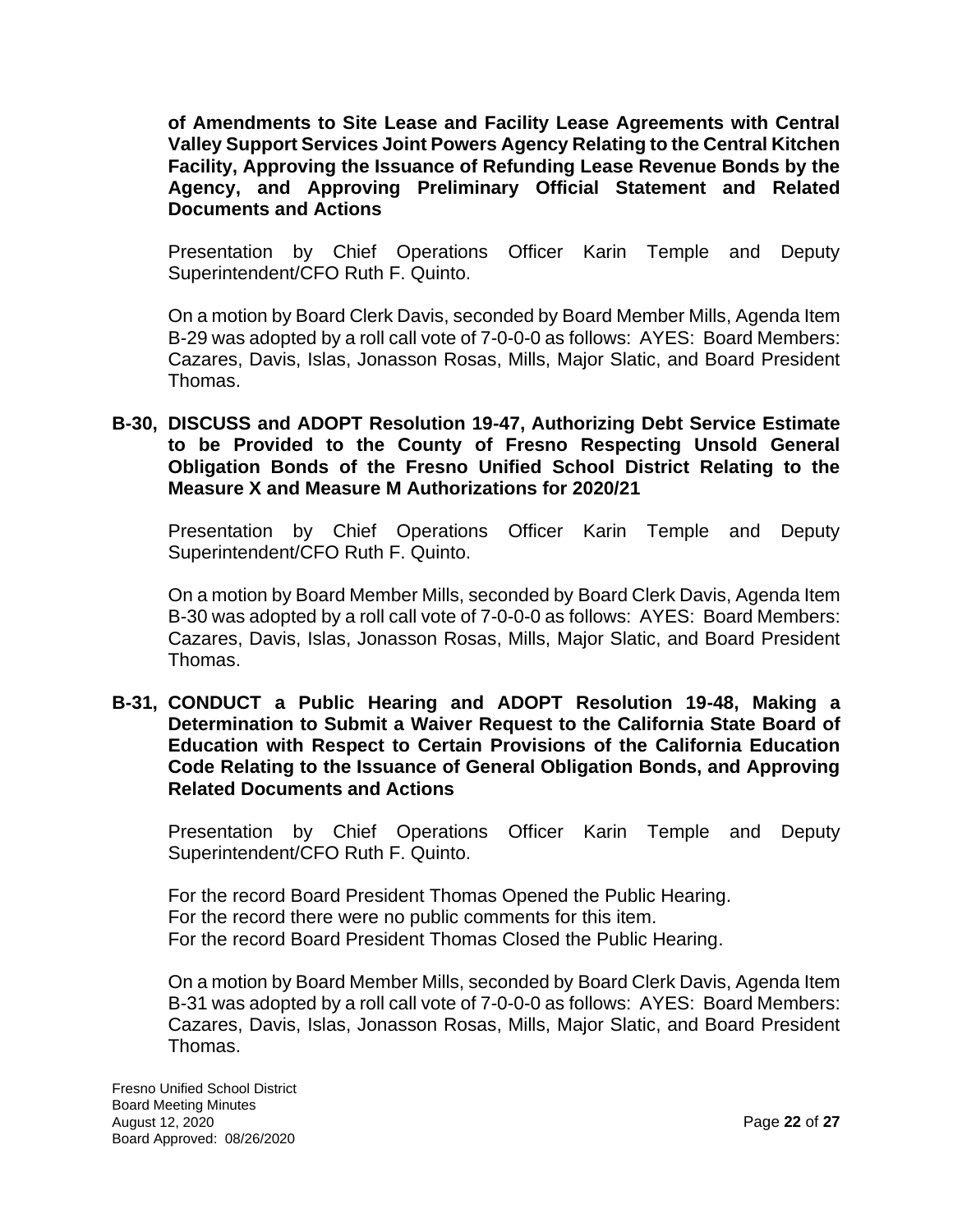## **B-32, PRESENT and DISCUSS Diversity, Equity, Inclusion Praxis Collaborative**

Presentation by Chief of Equity and Access Lindsay Sanders and Team.

## **OPPROTUNITY FOR PUBLIC COMMENT ON AGENDA ITEM B-32.**

For the record, there was one individual to submit a public comment for Agenda Item B-32. It is as follows:

#### 1. **Marisa Moraza**

On behalf of Fresno Barrios Unidos, we commend the district's new Diversity, Equity and Inclusion Praxis Collaborative. This is an important step in centering the needs of students through an equity framework. We also want to stress the importance of creating clear actions that confront the deep inequities in Fresno Unified that are rooted in racism. It is essential that the collective name inequities and make a bold commitment to racial justice in order to create racially just schools. We support actions such as the implementation of Ethnic Studies and non-euro-centric curriculum in the district. We ask that such programs receive sustainable funding and a strong commitment from the district administration and staff to ensure appropriate implementation that will uplift and not harm our students.

We hope this collective takes actionable steps to address the harms of policing in our schools, contracts with probation, punitive discipline measures, and racism in the district. We cannot overlook the high suspension and push our rate for students in Special Education and students with disabilities. We cannot overlook students who are systems impacted, justice involved, or are English Language Learners. We ask for clear plans for equitable language access as well as language preservation. We ask for clear and accessible disaggregated data. FUSD must commit to racial justice and equity with every decision made. We look forward to hearing more from the DEI Praxis Collaborative and hope to see tangible actions and solutions that center equity and justice in our schools.

For the record, Board Members had questions/comments pertaining to Agenda Item B-32. A summary is as follows: Commended the team for their work. Commented there has been trauma recently and historically related to antiblackness in the district. Shared that non-English speaking parents have felt under served. Asked if components related to healing, weather it is students, parents, staff, people of indigenous color have intentionally been included to provide service or resources to healing. Requested clarity as to how information will be shared with non-English speaking parents. Highly recommended an adjunct community advisory group be part of this work to provide their voice. Requested clarity as to timeline for roll out. Interested in the logo used for the work. Asked if Classified Staff will be included in the training. Chief of Equity and Access Lindsay Sanders was available to provide clarity.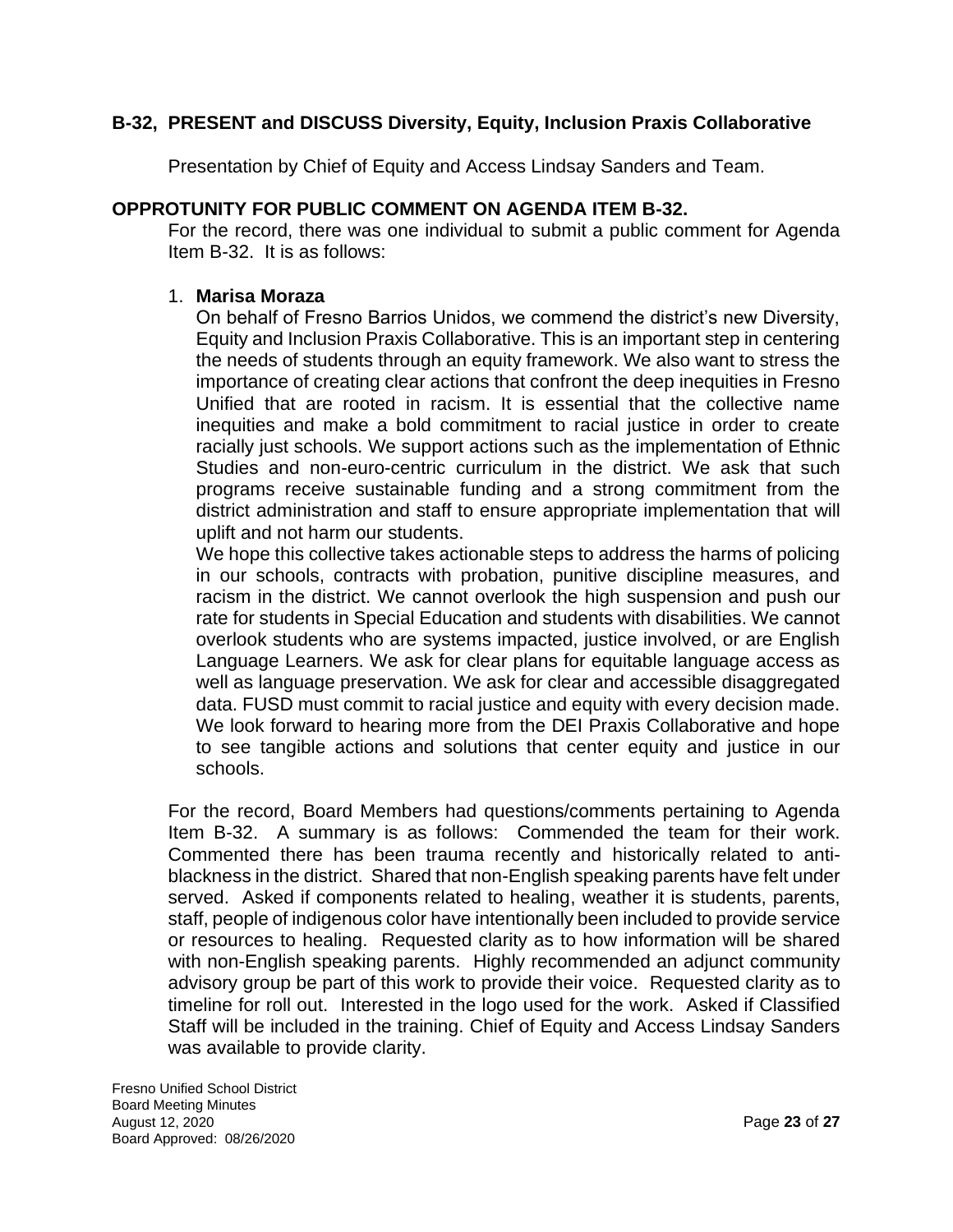For the record, no action was required for Agenda Item B-32.

#### **B-33, DISCUSS and CONSIDER ADOPTION of Resolution Reconsidering Censure of Trustee Slatic**

Chief of Staff David Chavez opened item for discussion.

#### **OPPROTUNITY FOR PUBLIC COMMENT ON AGENDA ITEM B-33.**

For the record, there were two individuals to submit public comments for Agenda Item B-33. They are as follows:

#### 1. **Jessica Mahoney**

I Jessica Mahoney would like my follow comments read when this item is pulled and put into the record:

Public censure : Where as : terry static needs to stop being address as "major "

Where as: terry Slatic had a 16 old file a civil restraining order and was Granted a stay away order while the case went on but at the end of this case the restraining order was not granted

Where as: terry Slatic did have officially recognize recall effort Against him filed with the Fresno co election office and that recall static group collected many signatures from voters of Trustee area 7 , due to covid-19 and a deadline of May 12 the recall was disbanded

Where as: the Fresno Unified district has spin on legal fees of a sum of 250,000\$ on the troubled that mr Slatic has directly Caused

And where as: the public should also have a public accounting of staff time that had to go into any claims, report, meetings ect that was directly case by mr Slatic bad actions

And where as : mr Slatic is not staff to the district but elected as a trustee to watch over the funds of the district and vote on how that money is to help run the district by contract or by state money/ Grants and or taxpayers

Where as terry Slatic has caused the district to use those public funds and Divert them back onto him self for personal gain And **(250-word limit reached).**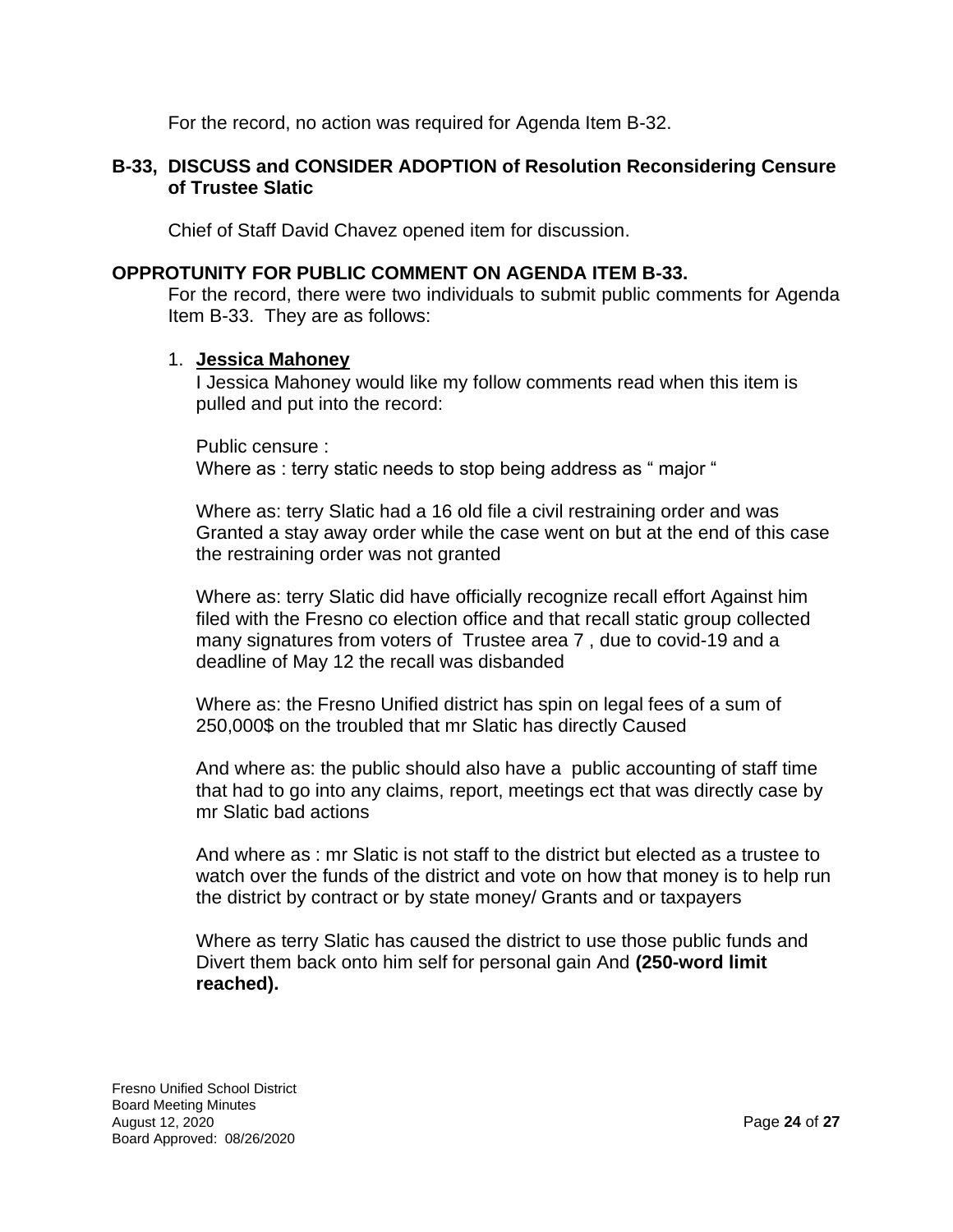## 5. **Ariel Lopez**

My name is Ariel Lopez. I am a substitute in the district along with a former FUSD student. I am asking Member Slatic to resign. I am asking the board to remove him from office. There is no reason that someone who tells members of the public, "to go back to the barrio", should be interacting with our students. He has shown time and time again that he does not know how to conduct himself, as an elected representative. The things he has said and done are horrible and have no place in the district. We are currently in a watershed moment where we must actively fight for equality and justice. Allowing Slatic, to be in a position of power within our very diverse district is a fight in the opposite direction.

For the record, Board President Thomas asked Board Member Major Slatic if he had any comments. Board Member Major Slatic requested Chief of Staff David Chavez to play a video from *Sunday Morning Matters* for his comment.

For the record, Board Members had questions/comments pertaining to Agenda Item B-33. A summary is as follows: A point of privilege was taken by Board Member Islas to read two letters submitted on this topic. They are as follows:

## 1. **Dr. Paul Binion**

Dear Board of Trustees. My name is Paul Binion and I have pastored West Side Church of God and served this community for the past forty-three years. For the past twenty of those years I have served with Pastor Eli Loera, Senior Pastor of Family Christian Assembly. He is a godly, honest, caring, loving husband and father and one who is a leader in our community. I am personally aware of his integrity and forthrightness. He loves his family, his church and this community. He heads the largest collaboration of Christian pastors and leaders in our city and leads us with the sincerity of great character. This collaboration consists of pastors and church leaders of various denominations and ethnicities. Any accusations directed at questioning his honesty or accusing him of being racially discriminatory are unfounded and have no basis. I can vouch and verify in that in every way he is a man worthy of honor and trust. Please contact me for any further inquiries. Sincerely, Dr. Paul Binion.

# 2. **Pastor B.T. Lewis**

Blessings to each of you as we pray that you and your families are well during these times of unprecedented health and social challenges in our city and abroad. My name is Pastor B.T. Lewis, II, I pastor the Rising Star Missionary Baptist Church. We are located at 1104 Collins Avenue in the southwestern addition of our city. We have been an active community oriented in ministry in the City of Fresno for over forty years, specializing in evangelism, Christian training, and community service. Many of you I know personally. It has come to my attention that in due time you will be reconsidering the censure of Trustee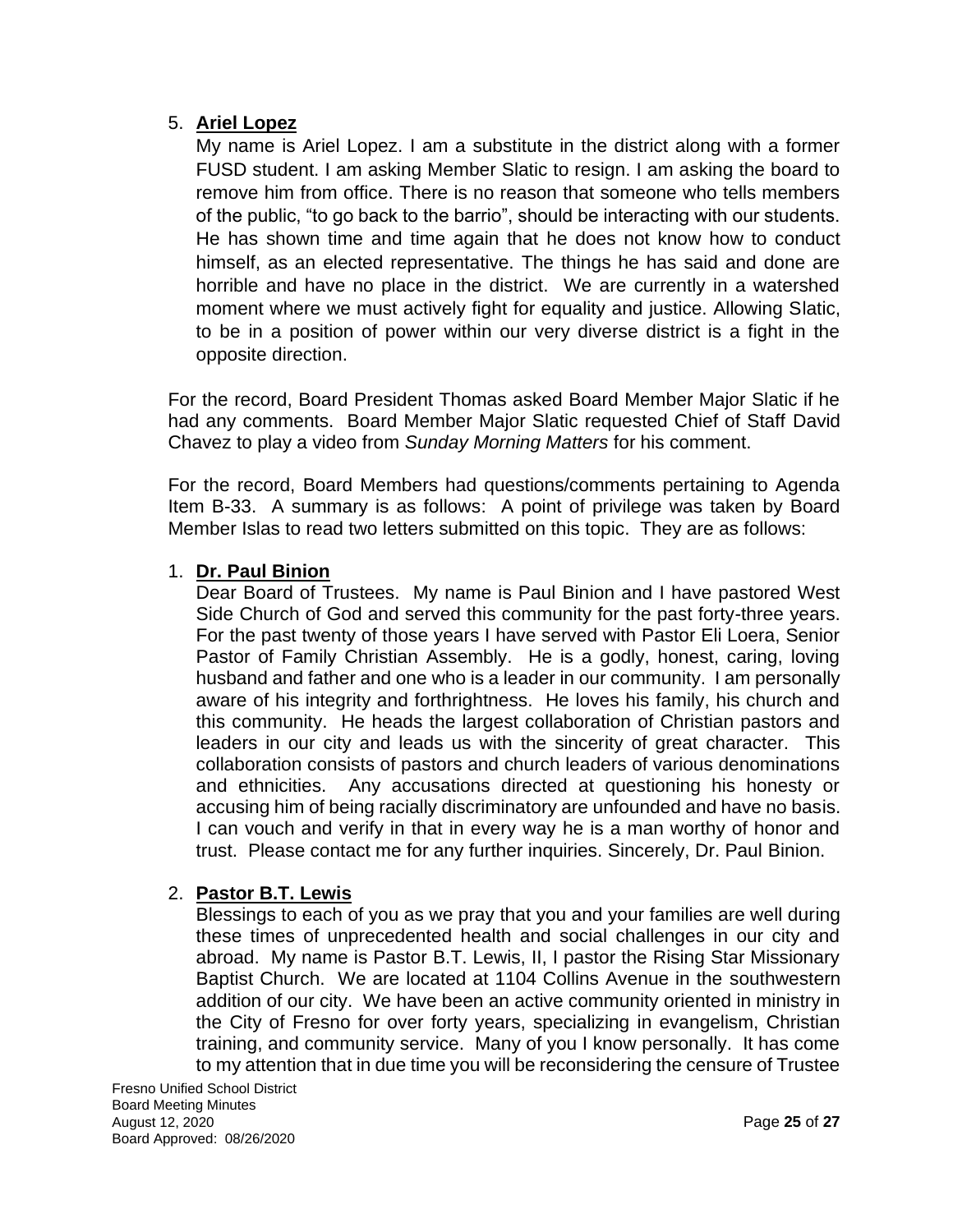Major Terry Slatic. I am writing today to express to you my desire to see that his censure continue, as Mr. Slatic has continued to publicly demonstrate contempt and disdain for the Board and fellow Trustees. His desire to be a catalyst for change is wrought with inappropriate behavior, disrespectful language and an impertinent disposition that fails to represent our district and our community in a way that promotes the hope and prosperity of academic excellence that all of our students deserve. We agree with Trustee Slatic that there are definitely areas in which our district can and should improve; however, Trustee Slatic's innate reliance on his military training and his persistent disregard for our district's extreme diversity and need for cultural sensitivity make him an improbable source of encouragement for reaching student and district achievement goals. I am also personally insulted by his inference that the character of clergy should be called into question given the mistakes of others in our profession especially in regard to Pastor Eli Loera. Not only is Pastor Loera one of the finest pastoral leaders in our city, in our state, and in his denomination but Pastor Loera is an outstanding husband and father. He is an active and effective bridge builder in our city which I am sure initiated this meeting with Trustee Slatic. Given the well documented behavior of Trustee Slatic and his continued attempt to deliberately and egregiously disrupt the business of Fresno Unified and our commitment to academic excellence for every student in our district, I respectfully request that you extend the censure of Trustee Major Terry Slatic for at least six more months and require if at all possible that he accomplish definitive goals and objectives that will help him build productive working relationships with peers and staff. We are committed to the success of our district. Thank you for your time and consideration. Sincerely submitted, Pastor B.T. Lewis, Rising Star Missionary Baptist Church.

For the record, Board Member questions/comments continued. A summary is as follows: Expressed concern of Major Slatic calling into question the integrity of Pastor Loera. Shared concern that Trustee Major Slatic continues to create a liability for the district. Commented there has been no change in his behavior that would merit the rescinding of the censure, but instead brings to question whether he should remain on the Board. Expressed concern for Trustee Slatic's continued negating and denying his inappropriate behavior. Encouraged resignation. Shared although behavior has not been deemed criminal it has come at a price tag to the district of over \$250,000. Requested the Grand Jury to investigate this further. Shared support of comments by Trustees Islas and Davis. Expressed thought that the most recent action of concern by Trustee Slatic was during his interview with *Sunday Morning Matters* when he commented he was the only agent of change. Requested for Trustee Slatic to rethink his words which are often hurtful and irresponsible. Requested clarity on term of extension of censure. Encouraged Trustee Slatic to attend implicit bias training and California School Board's Association's Governance training. Shared that although Board Members may not agree on everything, bottom line is they still have to function together in support of students and the district. Requested Trustee Major Slatic to get engaged and